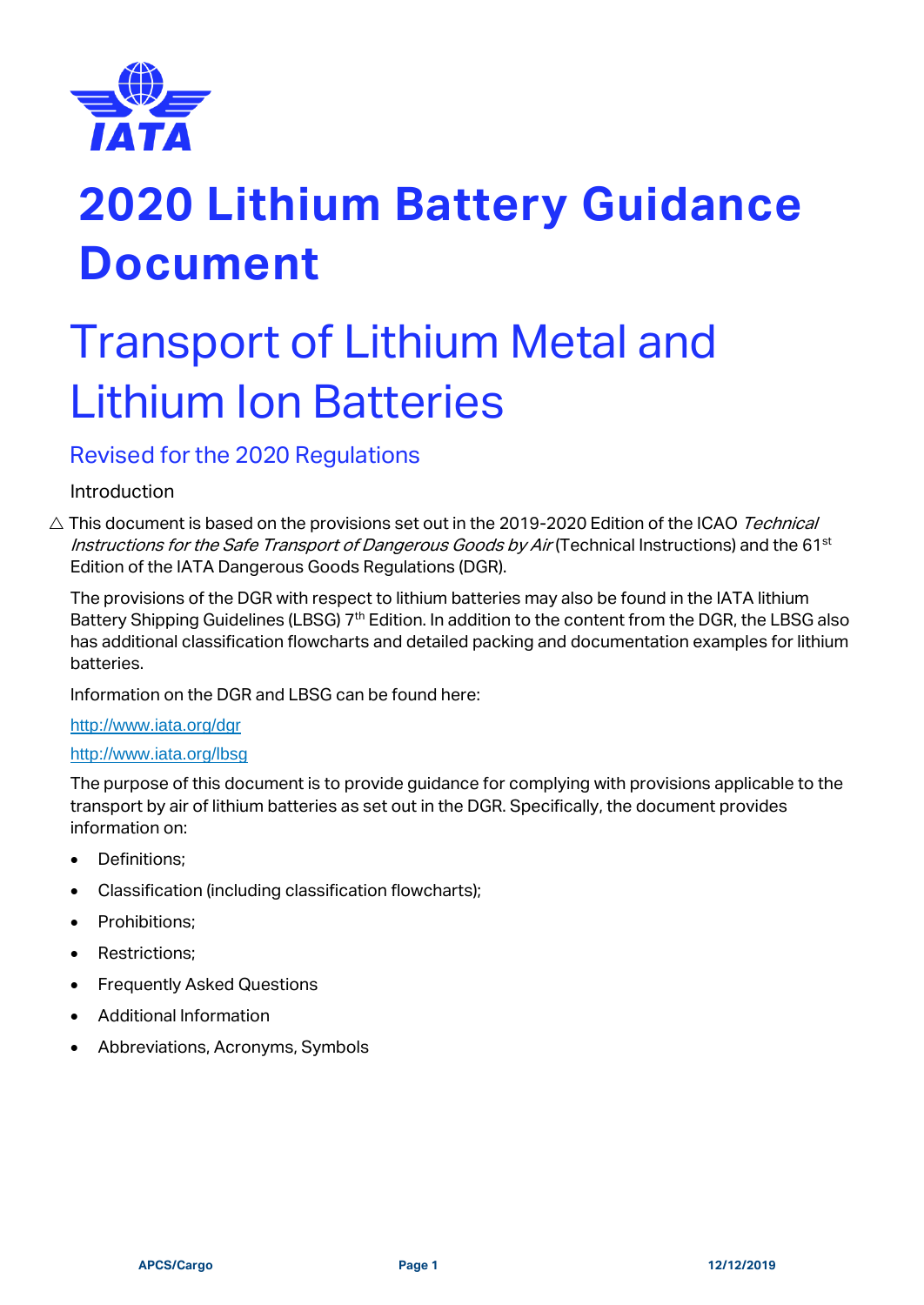#### **Definitions**

Lithium Battery – The term "lithium battery" refers to a family of batteries with different chemistries, comprising many types of cathodes and electrolytes. For the purposes of the DGR they are separated into:

**Lithium metal batteries.** Are generally primary (non-rechargeable) batteries that have lithium metal or lithium compounds as an anode. Also included within lithium metal are lithium alloy batteries. Lithium metal batteries are generally used to power devices such as watches, calculators, cameras, temperature data loggers, car key fobs and defibrillators.

#### **Note:**

Lithium metal batteries packed by themselves (not contained in or packed with equipment) (Packing Instruction 968) are forbidden for transport as cargo on passenger aircraft). In accordance with Special Provision A201, lithium metal cells or batteries that meet the quantity limits of Section II of PI 968 may be shipped on a passenger aircraft under an approval issued by the authority of the State of Origin, State of Destination and State of the Operator. All other lithium metal cells and batteries can only be shipped on a passenger aircraft under exemption issued by all States concerned, see Special Provision A201.



**Figure 1 - Example of Lithium Metal Cells and Batteries**

**Lithium-ion batteries** (sometimes abbreviated Li-ion batteries) are a secondary (rechargeable) battery where the lithium is only present in an ionic form in the electrolyte. Also included within the category of lithium-ion batteries are lithium polymer batteries. Lithium-ion batteries are generally used to power devices such as mobile telephones, laptop computers, tablets, power tools and ebikes.



**Figure 2 - Example of Lithium Ion Cells and Batteries**

## **Note:**

Lithium ion batteries packed by themselves (Packing Instruction 965) (not contained in or packed with equipment):

(a) must be shipped at a state of charge (SoC) not exceeding 30% of their rated capacity. Cells and/or batteries at a SoC of greater than 30% may only be shipped with the approval of the State of Origin and the State of the Operator under the written conditions established by those authorities, see Special Provision A331; and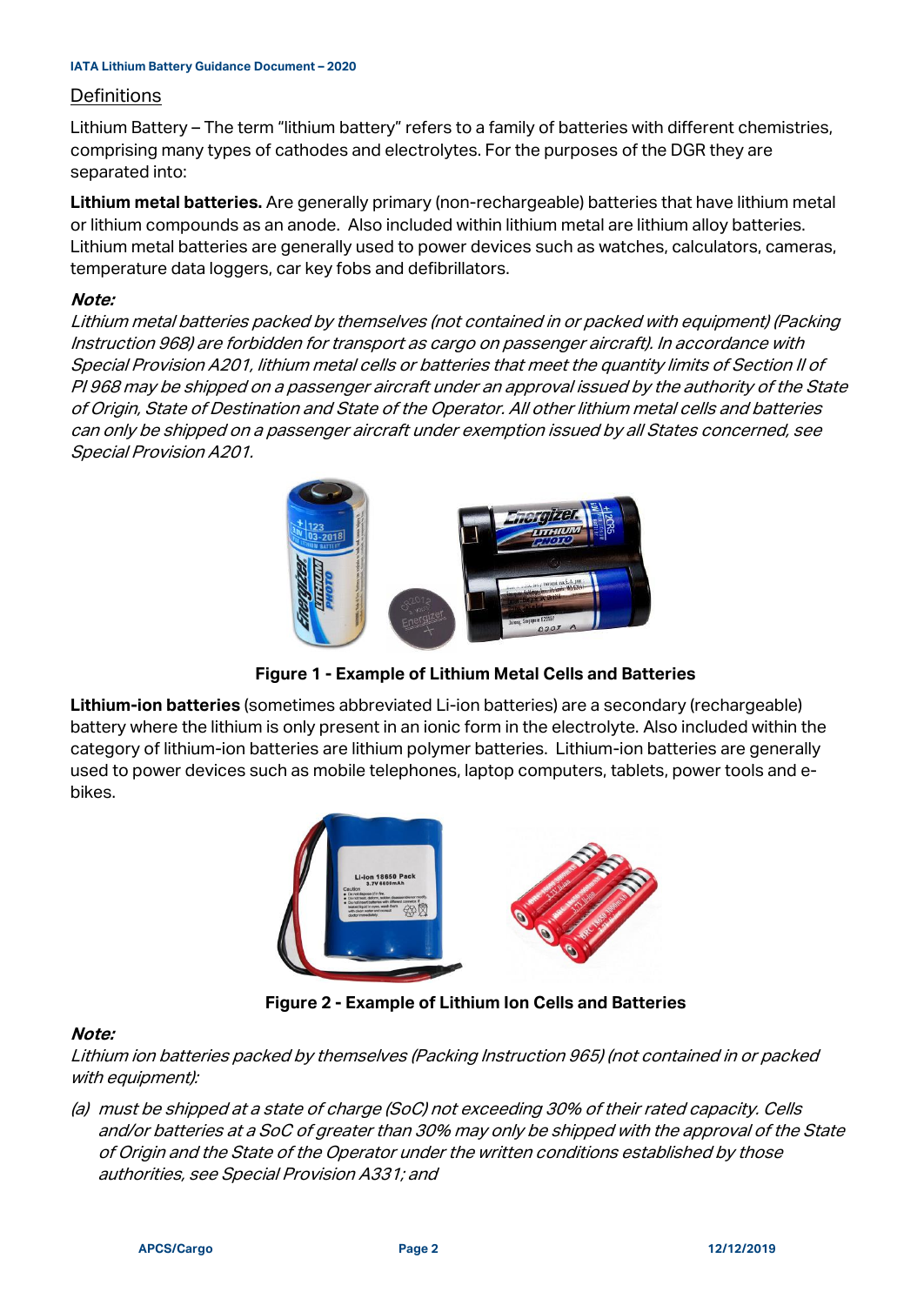(b) may be shipped as cargo on a passenger aircraft under an approval issued by the authority of the State of Origin, State of Destination and State of the Operator where the lithium ion cells or batteries that meet the quantity limits of Section II of PI 965. All other lithium ion cells and batteries can only be shipped as cargo on a passenger aircraft under exemption issued by all States concerned, see Special Provision A201.

**Aggregate lithium content** means the sum of the grams of lithium content contained by the cells comprising a battery.

The technical definition of a battery and cell, as indicated in the UN Manual of Tests and Criteria, is as follows:

**Battery** means two or more cells or batteries which are electrically connected together and fitted with devices necessary for use, for example, case, terminals, marking and protective devices. Units which have two or more cells that are commonly referred to as "battery packs", "modules" or "battery assemblies" having the primary function of providing a source of power to another piece of equipment are for the purposes of the UNModel Regulations and this quidance document treated as batteries. See definitions for "cell" and "single cell battery". (See also "Power Banks")

**Button cell** or battery means a round small cell or battery when the overall height is less than the diameter.

**Cell** means a single encased electrochemical unit (one positive and one negative electrode) which exhibits a voltage differential across its two terminals. Under the UN Model Regulations, UN Manual of Tests and Criteria and this guidance, to the extent the encased electrochemical unit meets the definition of "cell" herein, it is a "cell", not a "battery", regardless of whether the unit is termed a "battery" or a "single cell battery" outside of the UN Model Regulations, the UN Manual of Tests and Criteria and this quidance.

**Consignment**, one or more packages of dangerous goods accepted by an operator (airline) from one shipper at one time and at one address, receipted for in one lot and moving to one consignee at one destination address.

#### **Net Quantity** Either:

- (a) the weight or volume of the dangerous goods contained in a package excluding the weight or volume of any packaging material; or
- (b) the weight of an unpackaged article of dangerous goods (e.g. UN 3166).

For the purposes of this definition "dangerous goods" means the substance or article as described by the proper shipping name shown in Table 4.2, e.g. for "Fire extinguishers", the net quantity is the weight of the fire extinguisher. For articles packed with equipment or contained in equipment, the net quantity is the net weight of the article, e.g. for "Lithium ion batteries contained in equipment", the net quantity is the net weight of the lithium ion batteries in the package.

**Overpack** means an enclosure used by a single shipper to contain one or more packages and to form one handling unit for convenience of handling and stowage. Dangerous goods packages contained in the overpack must be properly packed, marked, labelled and in proper condition as required by the IATA Dangerous Goods Regulations.

The overpack must not contain packages enclosing different substances which might react dangerously with each other or packages of dangerous goods which require segregation according to Table 9.3.A. In addition, packages containing UN 3090, lithium metal batteries prepared in accordance with Section IA or Section IB of PI968 or UN 3480, lithium ion batteries prepared in accordance with Section IA or Section IB of PI 965 are not permitted in an overpack with packages containing dangerous goods classified in Class 1 other than Division 1.4S, Division 2.1, Class 3, Division 4.1 or Division 5.1.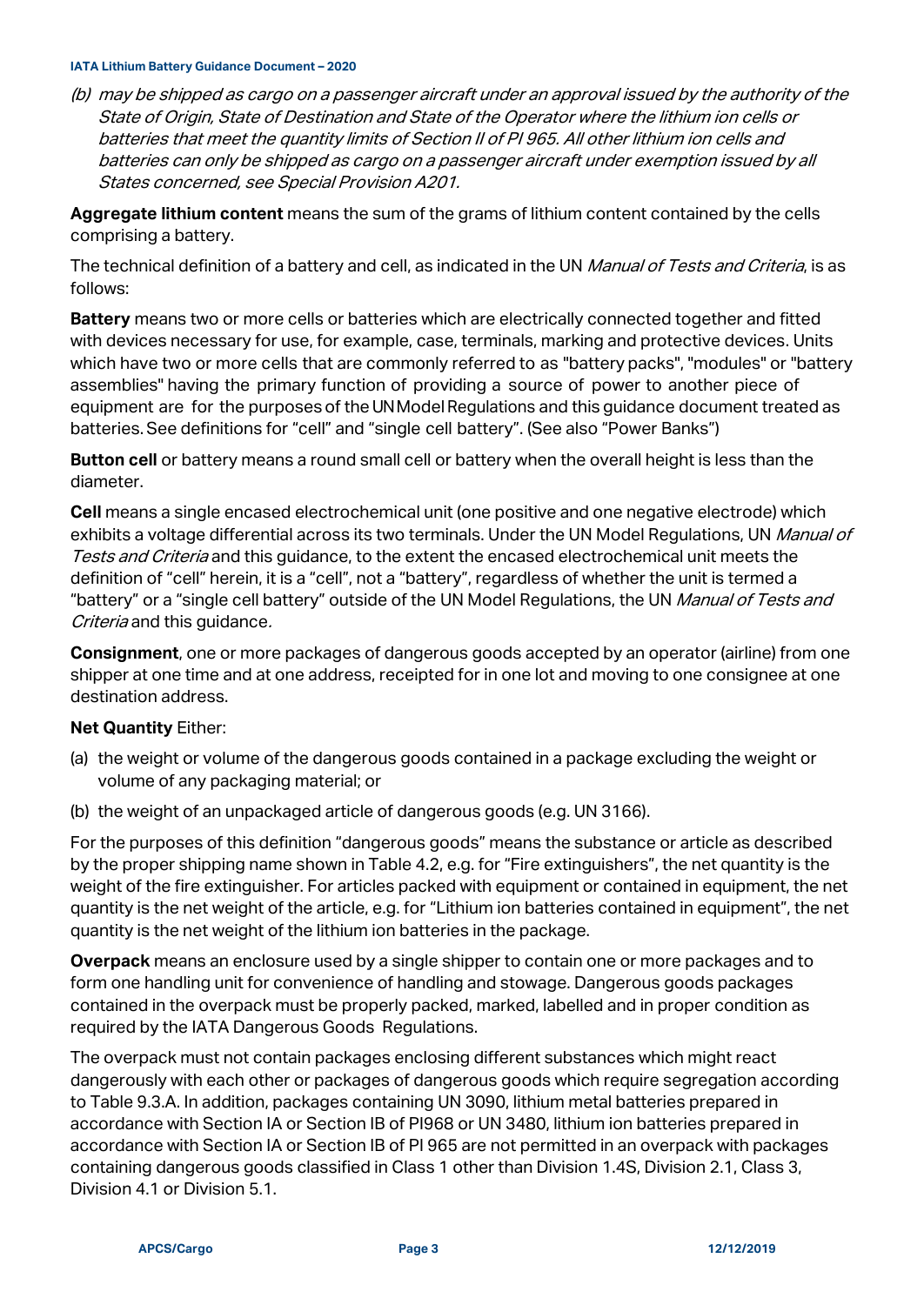**Power Bank** (power pack, mobile battery, etc.). These are portable devices designed to be able to charge consumer devices such as mobile phones and tablets. For the purposes of this guidance document and the IATA Dangerous Goods Regulations, power banks are to be classified as batteries and must be assigned to UN 3480, lithium ion batteries, or UN 3090, lithium metal batteries, as applicable. For carriage by passengers, power banks are considered spare batteries and must be individually protected from short-circuit and carried in carry-on baggage only.

**Rated capacity** means the capacity, in ampere-hours or milliampere-hours, of a cell or battery as measured by subjecting it to a load, temperature and voltage cut-off point specified by the manufacturer.

## **Note**:

## The following IEC standards provide guidance and methodology for determining the rated capacity:

- (1) IEC 61960 (First Edition 2003-12): Secondary cells and batteries containing alkalineor other non-acid electrolytes -Secondary lithium cells and batteries for portable applications;
- (2) IEC 62133 (First Edition 2002-10): Secondary cells and batteries containing alkaline or other non-acid electrolytes - Safety requirements for portable sealed secondary cells, and for batteries made from them, for use in portable applications;
- (3) IEC 62660-1 (First Edition 2011-01): Secondary lithium-ion cells for the propulsion of electricroad vehicles-Part 1: Performance testing.

**State of Origin**, the country (State) in the territory of which the consignment is to first be loaded on an aircraft.

**State of the Operator**, the country (State) in which the operator's principal place of business is located or, if there is no such place of business, the operator's permanent residence.

 **Watt-hour Rating**, expressed in Watt-hours (Wh), the Watt-hour rating of a lithium cell or battery is calculated by multiplying the rated capacity in ampere-hours by the nominal voltage.

#### Classification (DGR 3.9.2.6)

Lithium batteries are classified in Class 9 – Miscellaneous dangerous goods as:

- UN 3090, **Lithium metal batteries**; or
- UN 3480, **Lithium ion batteries**

or, if inside a piece of equipment or packed separately with a piece of equipment to power that equipment as:

- UN 3091, **Lithium metal batteries contained in equipment**; or
- UN 3091, **Lithium metal batteries packed with equipment**; and
- UN 3481, **Lithium ion batteries contained in equipment**; or
- UN 3481, **Lithium ion batteries packed with equipment**.

Lithium battery test summary – effective 1 January 2020, manufacturers and subsequent distributors of cells or batteries and equipment powered by cells and batteries manufactured after 30 June 2003 must make available the test summary as specified in the UN Manual of Tests and Criteria, Revision 6 and amend. 1, Part III, sub-section 38.3, paragraph 38.3.5.

#### **Note:**

The requirement is for the manufacturer and subsequent distributors to make this test summary available. There are numerous ways this can be achieved, such as by listing the applicable summary document on the company website. There is no expectation for the shipper/distributor to provide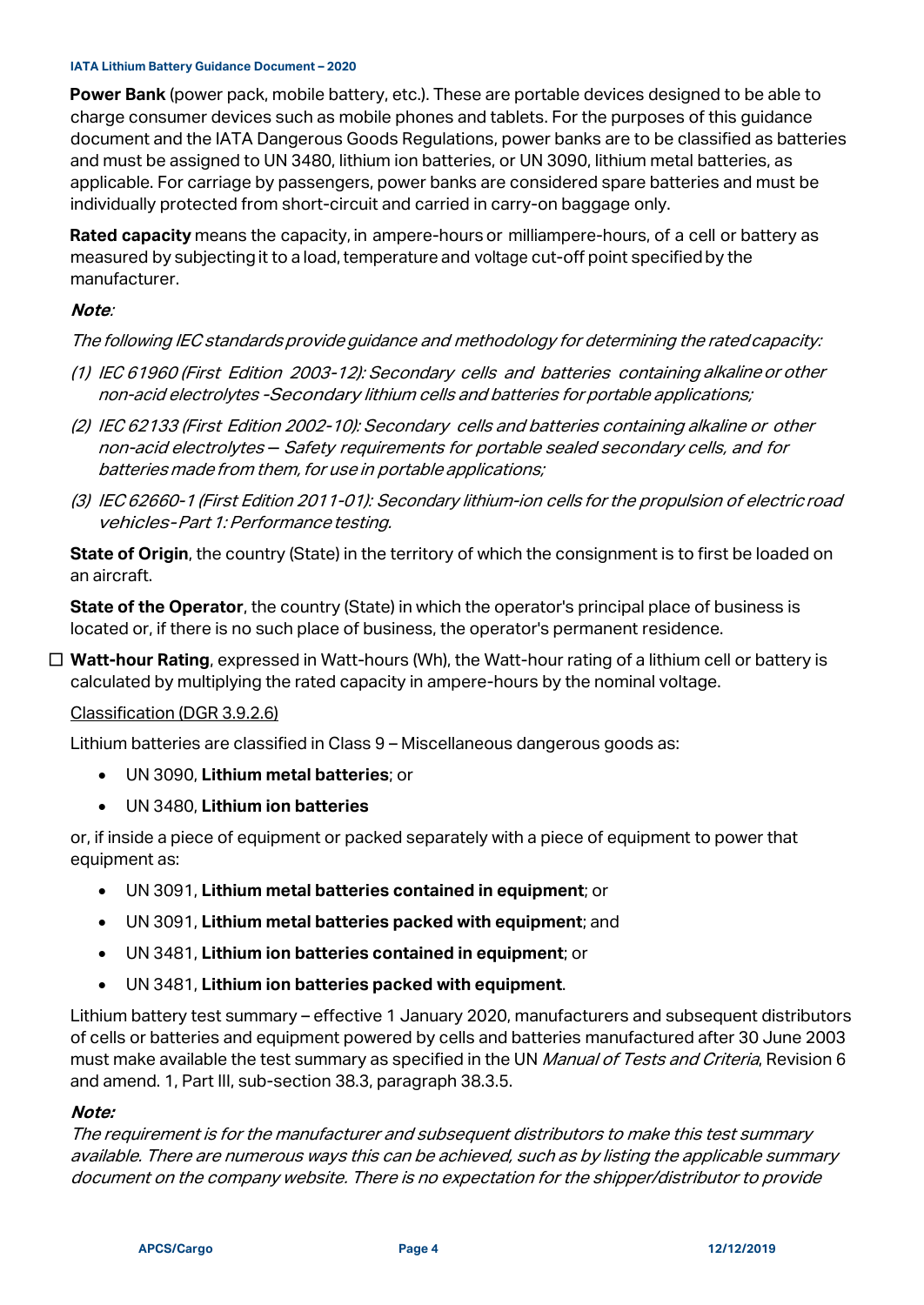paper copies with each consignment containing lithium batteries. The supply chain are encouraged to make use of technology to facilitate the availability of the test summary.

The following table provides details of the information required in the test summary:

**Lithium cell or battery test summary in accordance with sub-section 38.3 of Manual of Tests and Criteria**

The following information shall be provided in this test summary:

- **(a)** Name of cell, battery, or product manufacturer, as applicable;
- **(b)** Cell, battery, or product manufacturer's contact information to include address, phone number, email address and website for more information;
- **(c)** Name of the test laboratory to include address, phone number, email address and website for more information;
- **(d)** A unique test report identification number;
- **(e)** Date of test report;
- **(f)** Description of cell or battery to include at a minimum:
	- **(i)** Lithium ion or lithium metal cell or battery;
	- **(ii)** Mass;

**(iii)** Watt-hour rating, or lithium content;

- **(iv)** Physical description of the cell/battery; and
- **(v)** Model numbers.
- **(g)** List of tests conducted and results (i.e., pass/fail);
- **(h)** Reference to assembled battery testing requirements, if applicable (i.e. 38.3.3 (f) and 38.3.3 (g));
- **(i)** Reference to the revised edition of the Manual of Tests and Criteria used and to amendments thereto, if any; and
- **(j)** Signature with name and title of signatory as an indication of the validity of information provided.

Further information on the test summary and FAQ's is available i[n Part 4](#page-20-0) of this guidance document.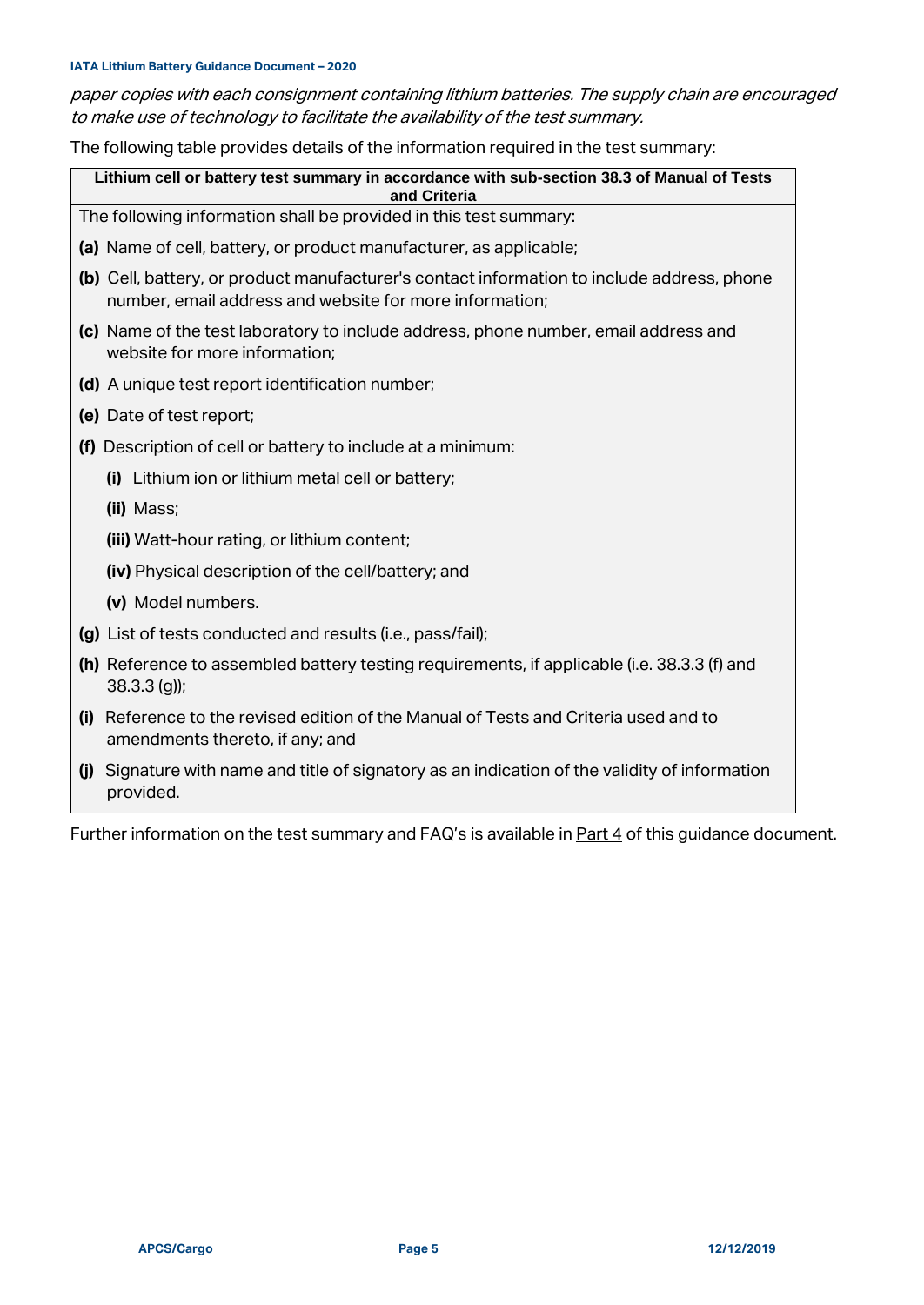#### **Classification Flowcharts**

The following (2) classification flowcharts are intended to provide guidance on the classification for lithium ion and lithium metal batteries.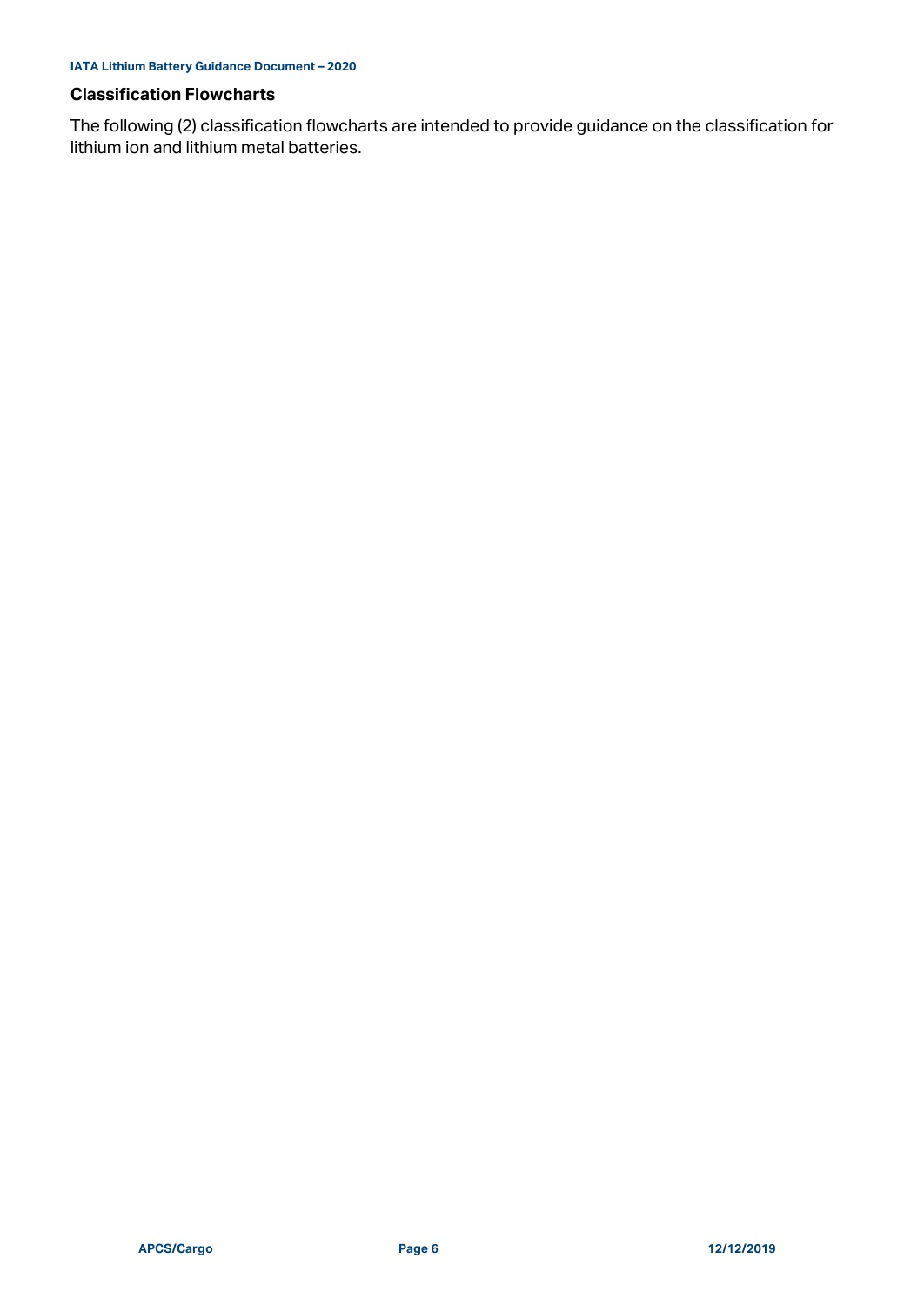## **Classification Flowchart – Lithium Ion Batteries**

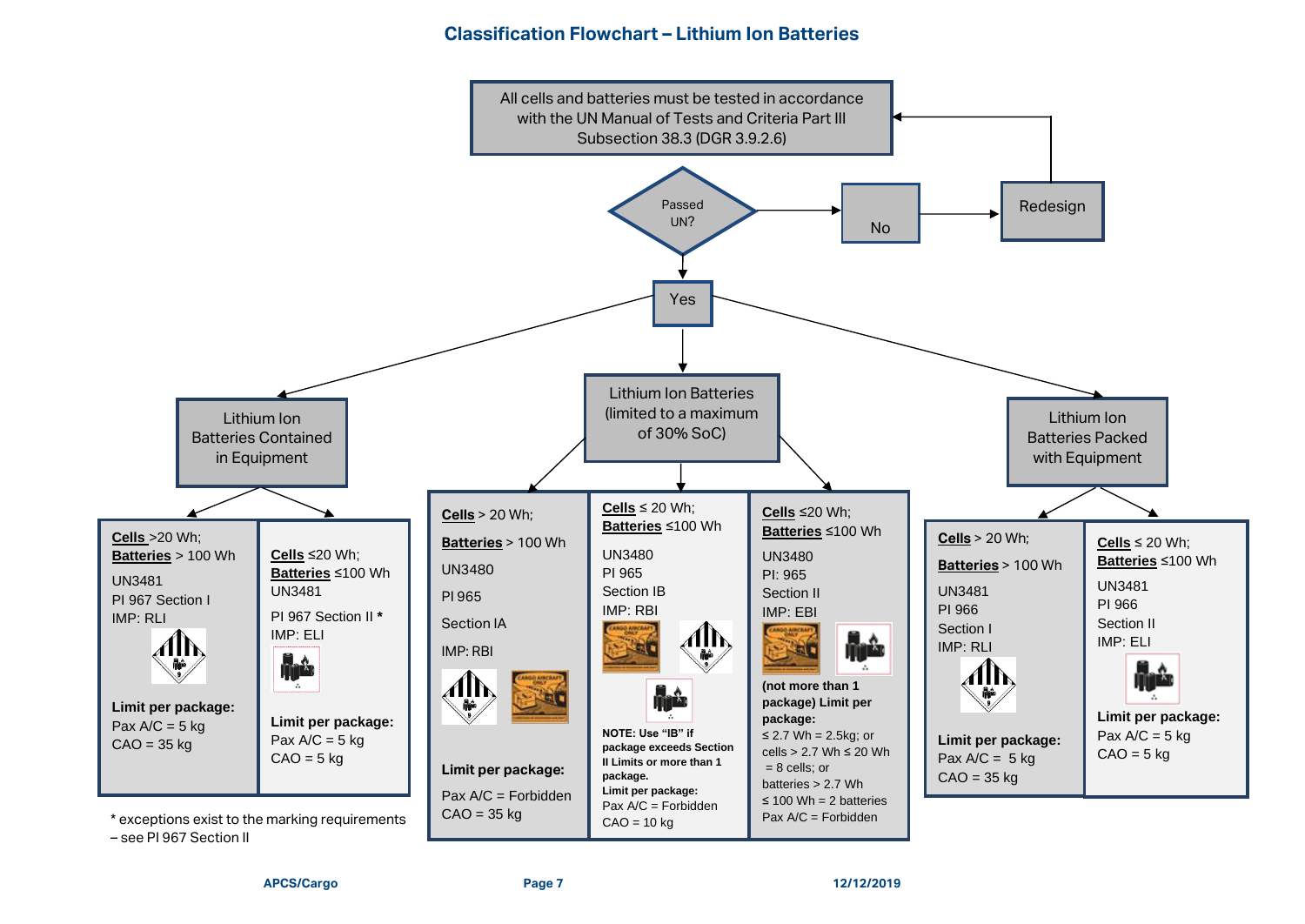## **Classification Flowchart – Lithium Metal Batteries**

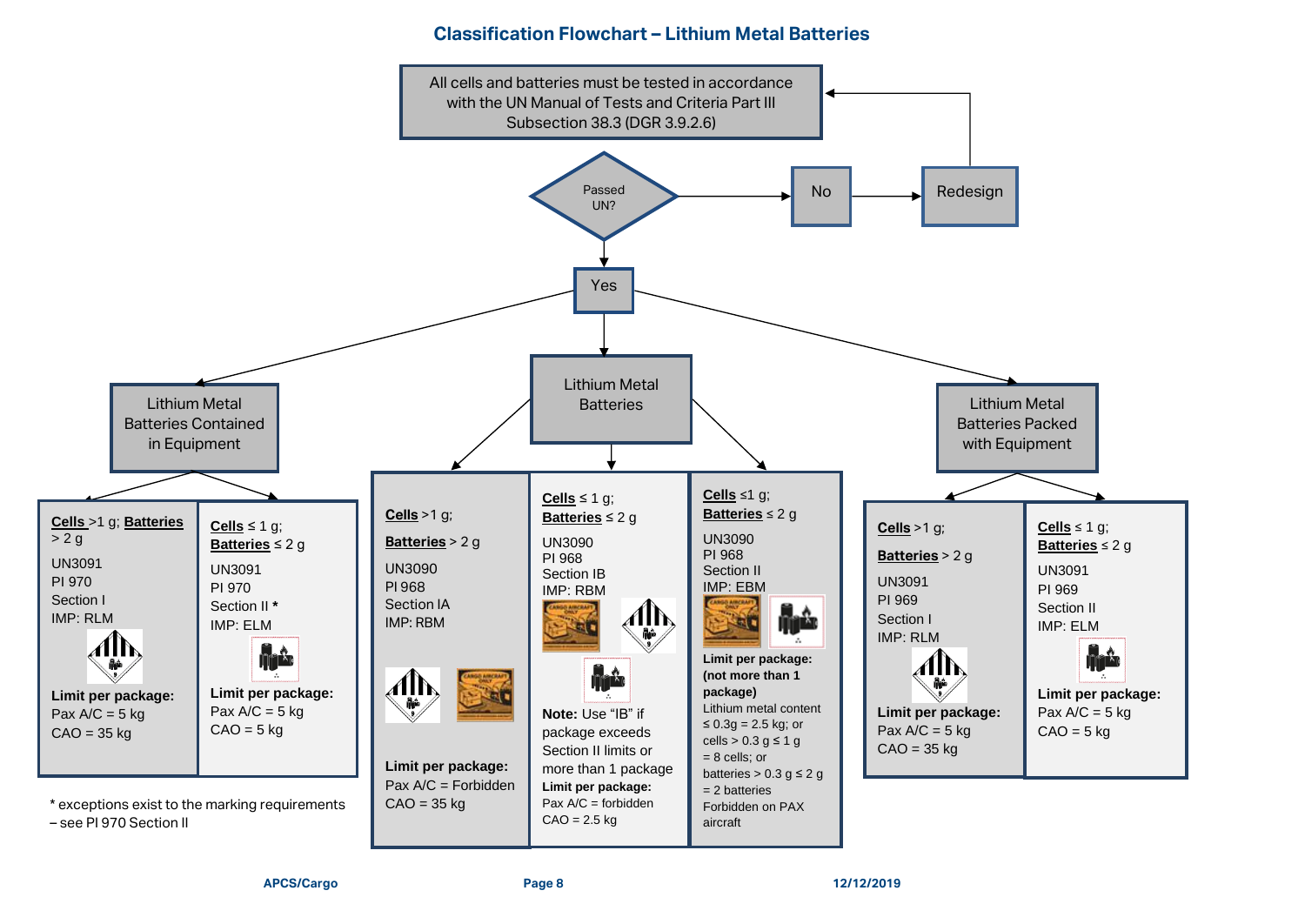#### **Prohibitions**

#### **Lithium ion batteries**

All lithium ion cells and batteries shipped by themselves (UN 3480) are forbidden for transport as cargo on passenger aircraft. All packages prepared in accordance with Packing Instruction 965, Section IA, IB and II, must bear a Cargo Aircraft Only label, in addition to other required marks and/or labels.

## **Lithium metal batteries**

All lithium metal cells and batteries shipped by themselves (UN 3090) are forbidden for transport as cargo on passenger aircraft. All packages prepared in accordance with Packing Instruction 968, Section IA, IB and II, must bear a Cargo Aircraft Only label, in addition to other required marks and/or labels.

#### **Restrictions**

## **Lithium ion batteries**

All lithium ion cells and batteries (UN 3480 only) must be shipped at a state of charge (SoC) not exceeding 30% of their rated capacity. Cells and/or batteries at a SoC of greater than 30% may only be shipped with the approval of the State of Origin and the State of the Operator under the written conditions established by those authorities, see Special Provision A331.

#### Packing Restrictions

## **PI 965 & PI 968 Section IA & IB**

UN 3090, lithium metal batteries prepared in accordance with Section IA or Section IB of PI 968 and UN 3480, lithium ion batteries prepared in accordance with Section IA or Section IB of PI 965 must not be packed in the same outer packaging with dangerous goods classified in Class 1 (explosives) other than Division 1.4S, Division 2.1 (flammable gases), Class 3 (flammable liquids), Division 4.1 (flammable solids) or Division 5.1 (oxidizers). Packages containing cells or batteries must not be placed in an overpack with packages containing dangerous goods classified in Class 1 other than Division 1.4S, Division 2.1, Class 3, Division 4.1 or Division 5.1.

#### **PI 965 & PI 968 Section II**

Cells and batteries must not be packed in the same outer packaging with other dangerous goods. Shippers are restricted to offering one package per consignment. Packages and overpacks must be offered to the operator separately from other cargo and must not be loaded into a unit load device before being offered to the operator.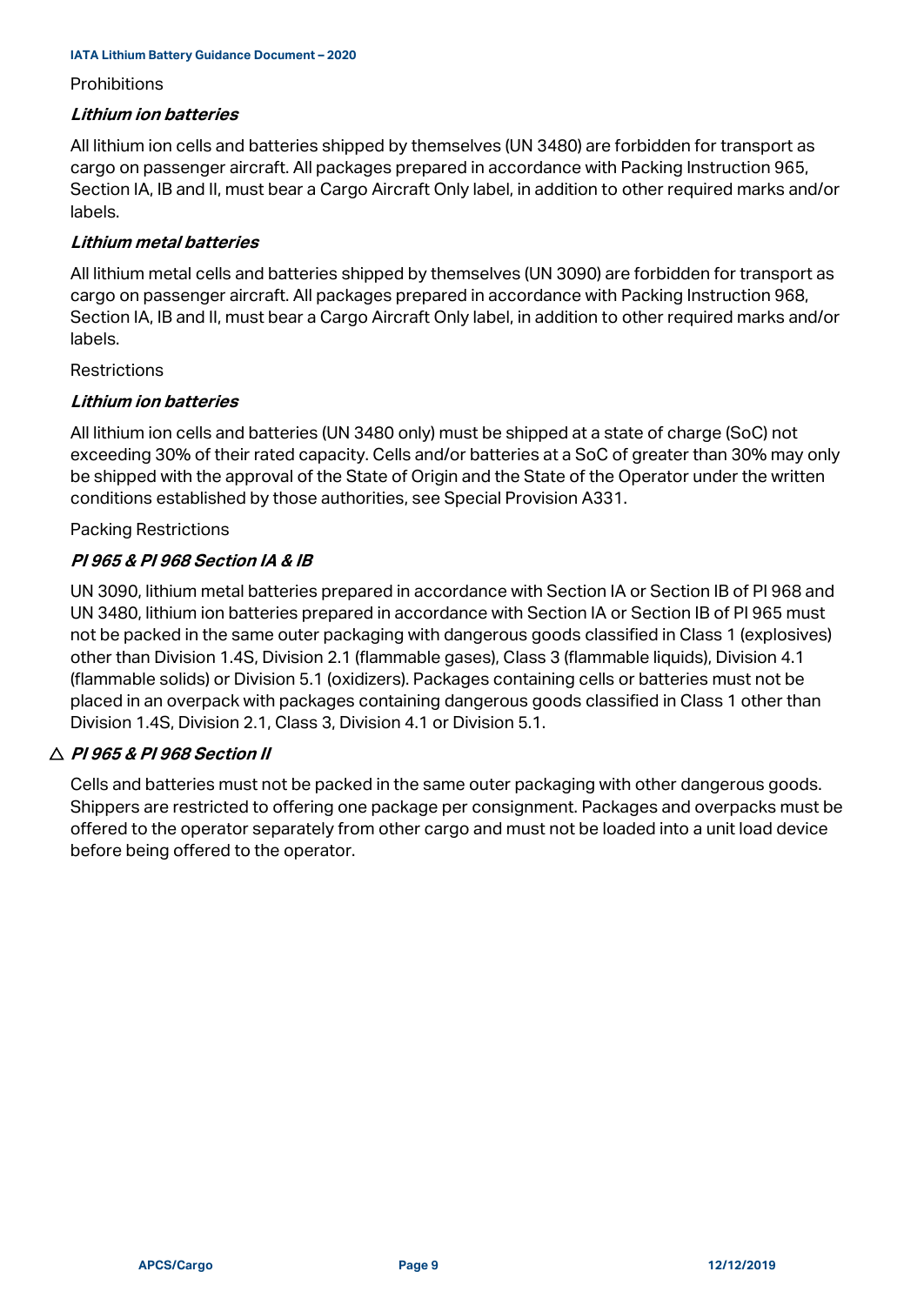Frequently Asked Questions

## **Part 1 – Questions Related to Definitions**

## **A. What are the various types of lithium batteries?**

Lithium batteries fall into two broad classifications; lithium metal batteries and lithium ion batteries. Lithium metal batteries are generally non-rechargeable and contain metallic lithium. Lithium ion batteries contain lithium which is only present in an ionic form in the electrolyte and are rechargeable.

Within these two broad classifications there are many different chemistries. For example within lithium ion batteries there are lithium polymer, lithium iron phosphate (LiFePO<sub>4</sub>), lithium air to name a few.

## **B. What is the difference between a lithium cell and a lithium battery?**

A lithium cell is a single encased electrochemical unit consisting of one positive and one negative electrode that exhibits a voltage differential across the two terminals. A lithium battery is two or more cells electrically connected. A single cell battery is considered a cell and not a battery for the purposes of the limitations set out in the DGR.

#### **Note**:

Units that are commonly referred to as "battery packs" or "power banks" having the primary function of providing a source of power to another piece of equipment are for the purposes of these Regulations treated as batteries. This includes uninterruptible power supply (UPS) fitted with lithium ion batteries. Refer to the section on Definitions for complete details.

#### **C. How are component cells connected to form a battery?**

Cells in batteries may be connected in parallel, in series, or in a combination of the two. When cells are connected in series, the voltage of the battery increases but the capacity in ampere-hours (Ah) does not change. By contrast, when cells are connected in parallel the capacity in ampere-hours of the battery (Ah) increases but the voltage stays the same.

#### **D. How do I determine the watt-hour rating for a particular lithium ion battery?**

The Watt-hour (Wh) rating is a measure by which lithium ion batteries are regulated. Section I lithium ion batteries manufactured after 31 December 2011 and Section IB and Section II lithium ion batteries manufactured after 1 January 2009 are required to be marked with the Watt-hour rating on the outside case.

You can also arrive at the number of Watt-hours your battery provides if you know the battery's nominal voltage (V) and capacity in ampere-hours (Ah):

Ah  $x V = Wh$ 

#### **Note:**

If only the milliampere-hours (mAh) are marked on the battery then divide that number by 1000 to get ampere-hours (Ah) (i.e. 4400 mAh / 1000 = 4.4. Ah).

Most lithium ion batteries marketed to consumers are below 100 Watt-hours. If you are unsure of the Watt-hour rating of your lithium ion battery, contact the manufacturer.

#### **E. What is a button cell battery?**

A button cell battery is a round small cell where the overall height is less than the diameter. Button cells are often referred to as "coin" cells.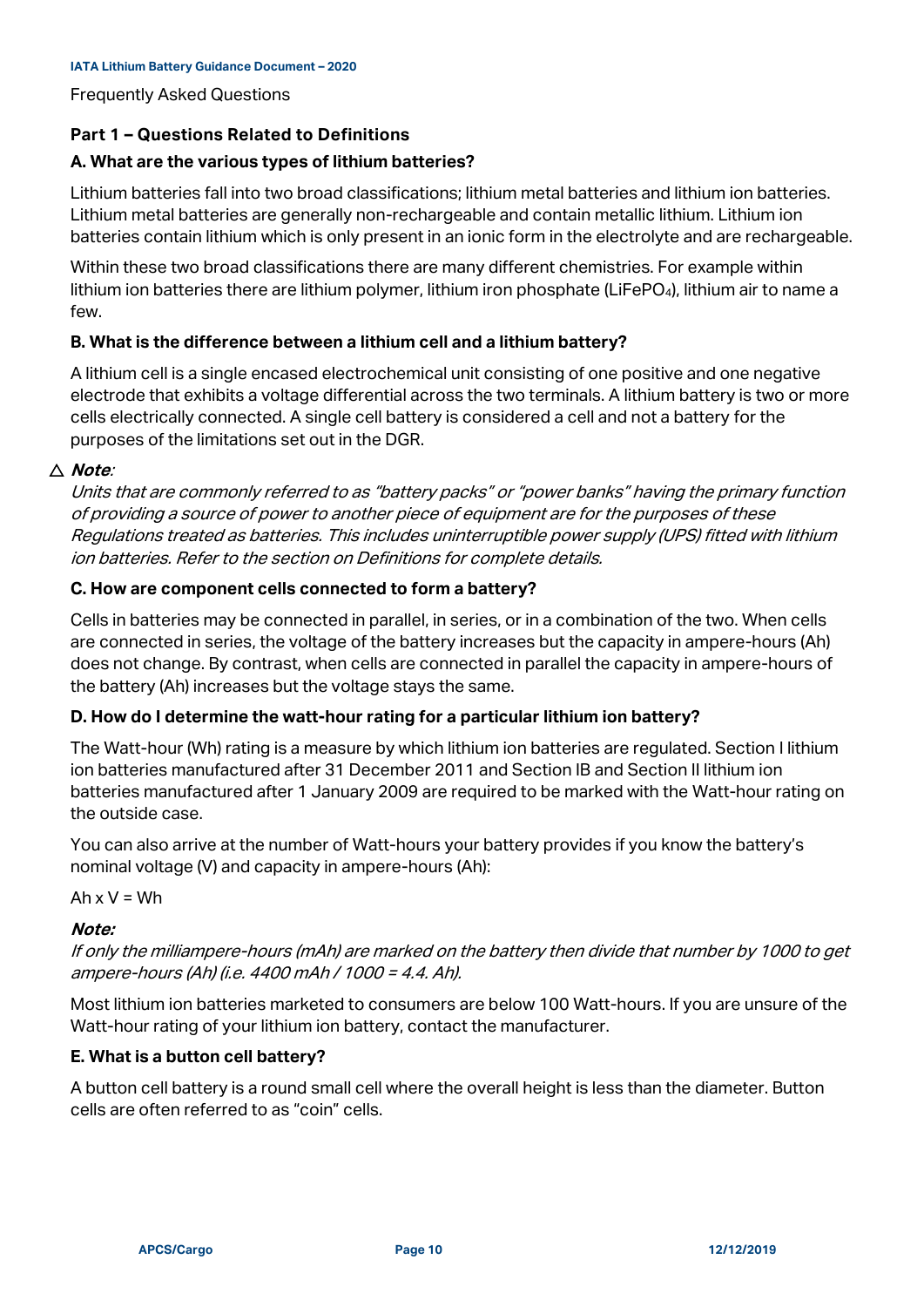## **Part 2 – Questions related to Packaging and Transport Provisions**

#### **A. How do I safely package lithium batteries for transport?**

One of the major risks associated with the transport of batteries and battery-powered equipment is short-circuit of the battery as a result of the battery terminals coming into contact with other batteries, metal objects, or conductive surfaces. Packaged batteries or cells must be separated in a way to prevent short circuits and damage to terminals. They must be packed in a strong rigid outer packaging unless when contained in equipment, the battery is afforded equivalent protection by the equipment in which it is contained. Sample packaging meeting these requirements is shown below:



## **B. How can batteries be effectively protected against short circuit?**

Methods to protect against short circuit include, but are not limited to, the following methods:

- a. Packing each battery or each battery-powered device when practicable, in fully enclosed inner packagings made of non-conductive material (such as a plastic bag);
- b. Separating or packing batteries in a manner to prevent contact with other batteries, devices or conductive materials (e.g. metal) in the packagings; and
- c. Ensuring exposed terminals or connectors are protected with non-conductive caps, nonconductive tape, or by other appropriate means.

If not impact resistant, the outer packaging must not be used as the sole means of protecting the battery terminals from damage or short-circuiting. Batteries should be securely cushioned and packed to prevent shifting which could loosen terminal caps or reorient the terminals to produce short circuits.

Terminal protection methods include but are not limited to the following:

- a. Securely attaching covers of sufficient strength to protect the terminals;
- b. Packaging the battery in a rigid plastic packaging; and
- c. Constructing the battery with terminals that are recessed or otherwise protected so that the terminals will not be subjected to damage if the package is dropped.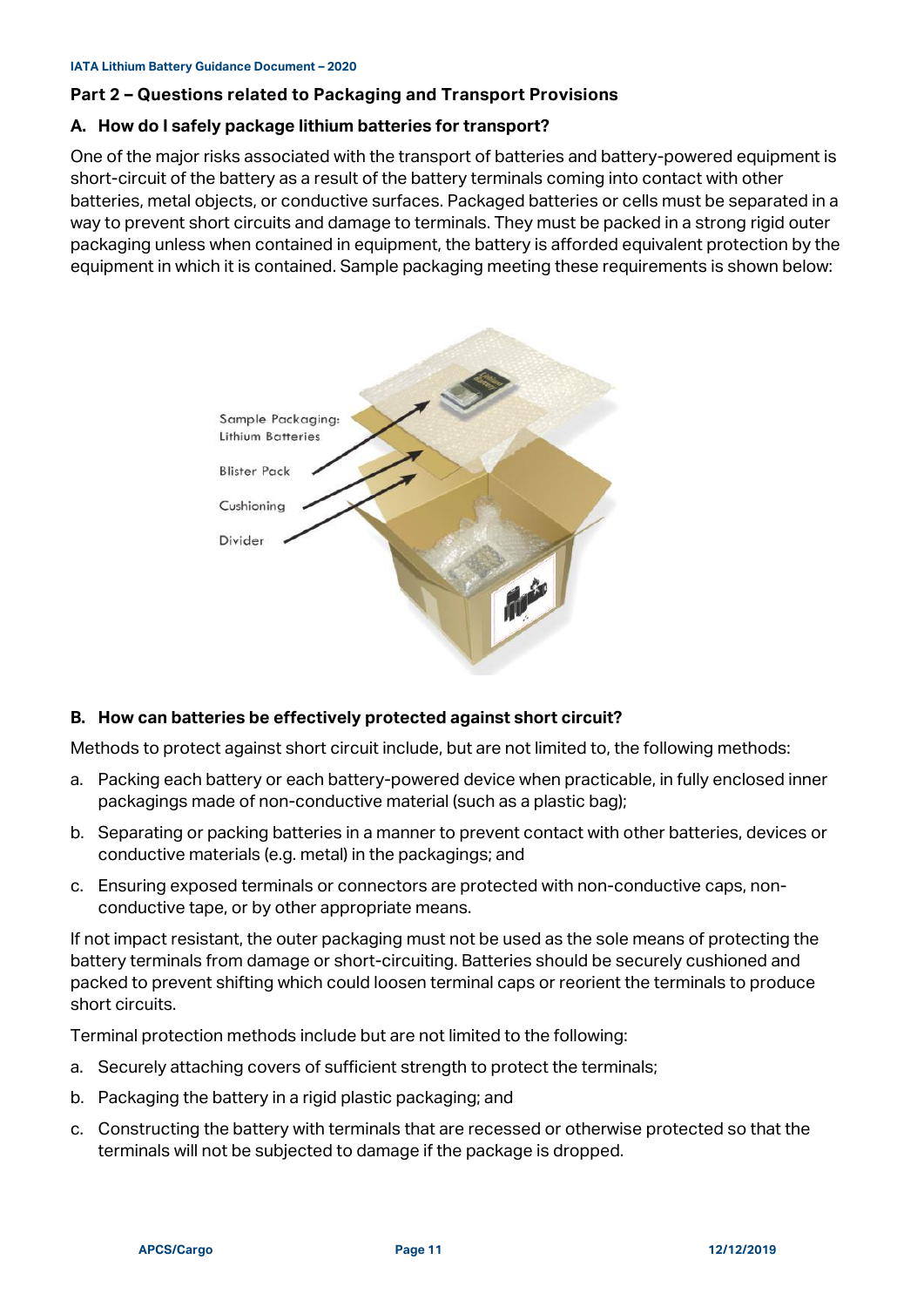## <span id="page-11-0"></span>**C. I'm shipping using Section II of the packing instructions, what constitutes "adequate instruction"?**

Shippers of lithium batteries prepared in accordance with Section II of the lithium battery packing instructions are not subject to the formal dangerous goods training requirements set out in DGR 1.5, however, persons preparing such shipments must be provided with "adequate instruction" as described in DGR 1.6.

The following is offered as a starting point for an employer on what could be considered as being adequate instruction:

- 1. The employer must identify the different configurations of lithium batteries that they ship, i.e. lithium batteries and/or lithium batteries packed with equipment and/or lithium batteries contained in equipment; lithium metal batteries and/or lithium ion batteries.
- 2. The employer must document the procedures that apply to the configurations and battery types that they ship as determined in 1, above.
- 3. The procedures should be written up as a clear work instruction or other information that is available to all employees responsible for the preparation of lithium battery shipments.
- 4. All employees that are involved in the process of preparing lithium battery shipments must be taken through the procedure to ensure that they understand and can demonstrate the correct application of documented procedures for the packing, labelling, marking and documentations requirements, as applicable to their job function.
- 5. A record must be maintained that identifies each applicable employee and the date(s) that this instruction was provided.
- 6. Employees should be given periodic refresher, or at least demonstrate that they remain "adequately" instructed on how to perform the task. This should be done at least every two years or whenever the procedure is revised, or regulations are changed, whichever is sooner.
- 7. Companies that are involved in reverse logistics, i.e. arranging for returns of lithium batteries, lithium batteries packed with equipment or lithium batteries contained in equipment must develop a clear instruction for consumers on the process to be followed for returning products. This instruction must include packaging materials and lithium battery marks, as necessary. The instruction must also include the transport method and mode of transport that must be followed; this must include a clear statement on applicable prohibitions.

## **D. What does the lithium battery mark look like and when is it required?**

The lithium battery mark is required as specified in the additional requirements of Section II of packing instructions 965, 966, 967, 968, 969 and 970. It is also required as specified in the additional requirements of Section IB of packing instructions 965 and 968 in addition to the Class 9 lithium battery hazard label and Cargo Aircraft Only label. The mark is as shown in Figure 7.1.C of the IATA Dangerous Goods Regulations. The border of the mark must have red diagonal hatchings with a minimum width of 5mm. The symbol (group of batteries, one damaged and emitting flame, above the UN number for lithium ion or lithium metal batteries or cells) must be black on white or suitable contrasting background. The lithium battery mark may be printed directly on the outer packaging provided that there is sufficient contrast between the elements of the lithium battery mark and the colour of the packaging material. The minimum dimensions are 120 mm wide x 110 mm high. If the size of the package so requires, the dimensions/line thickness may be reduced to not less than 105 mm wide × 74 mm high.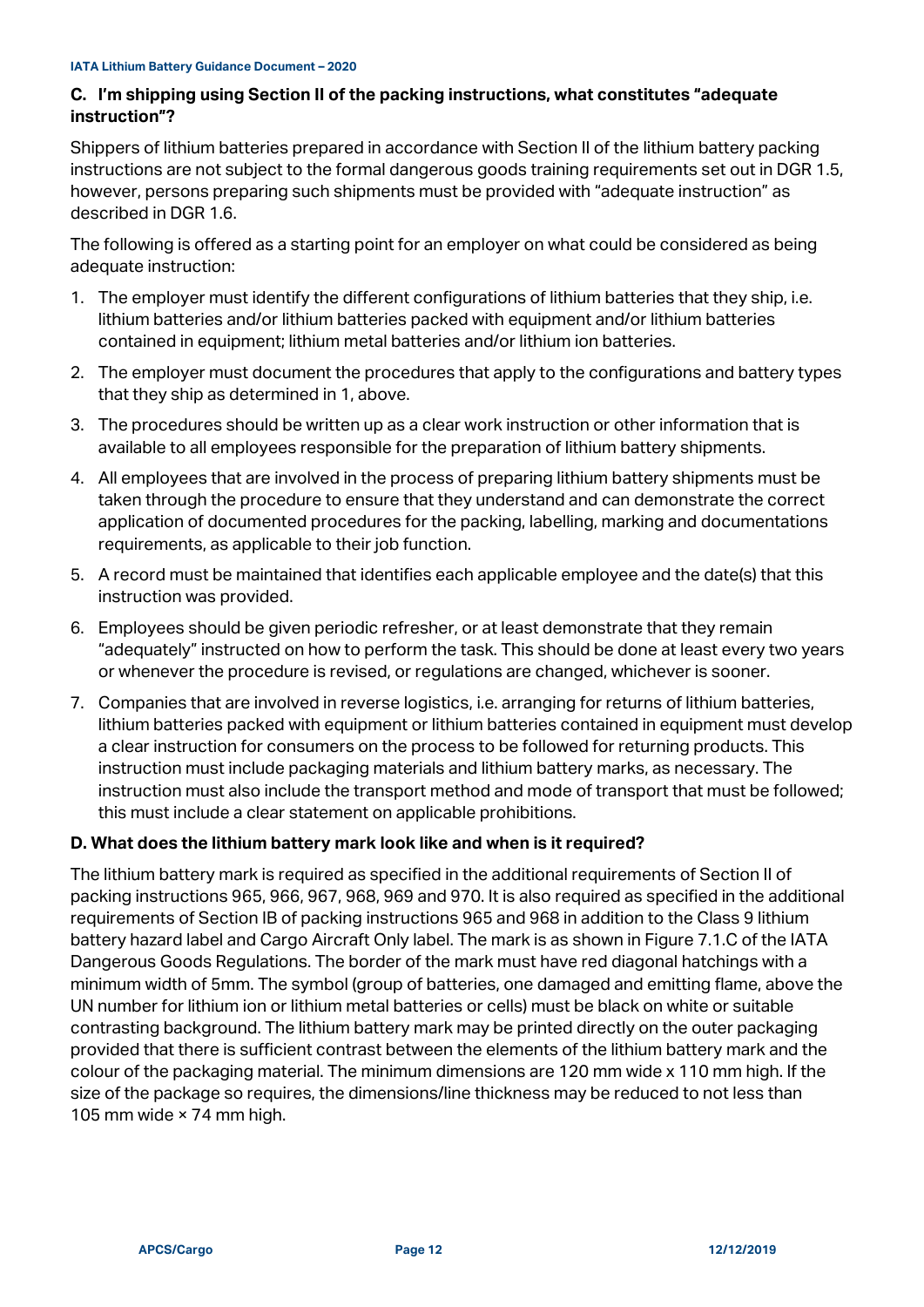

- \* Place for UN number(s), i.e. UN 3090, UN 3091, UN 3480 and/or UN 3481, as applicable. The UN number(s) indicated on the mark should be at least 12 mm high.
- \*\* Place for telephone number

#### **Note:**

The telephone number should be of a person knowledgeable about the shipment but is not intended to be for the purposes of obtaining immediate emergency response guidance and is therefore not required to be monitored at all times that the package is in transit. It is acceptable for the number to be monitored during the company's normal business hours in order to provide product-specific information relative to the shipment. However, it also is acceptable to use an emergency response, 24-hour phone number on the lithium battery mark.

## **E. If I have smaller packages, can I use a smaller lithium battery mark?**

Where the packages are of dimensions such that they cannot bear the full-size lithium battery mark, the mark dimensions may be reduced to 105 mm wide × 74 mm high. The design specifications remain otherwise the same.

Where any face of a package is large enough to bear the full-size lithium battery mark, the full-size mark must be used.

#### **F. When is a lithium battery mark not required on the package?**

A lithium battery mark must not be affixed to packages prepared in accordance with Section IA of Packing Instructions 965 and 968 and Section I of Packing Instructions 966, 967, 969 and 970.

A lithium battery mark is not **required** for packages prepared in accordance with Section II of PI 967 or PI 970 containing only button cell batteries installed in equipment (including circuit boards) or consignments of two packages or less where each package contains no more than four cells, or two batteries installed in equipment.

#### **Note:**

The Air Waybill is required to contain the statements "Lithium [ion or metal] batteries in compliance with Section II of PI9XX" when the lithium battery mark is affixed to the package(s).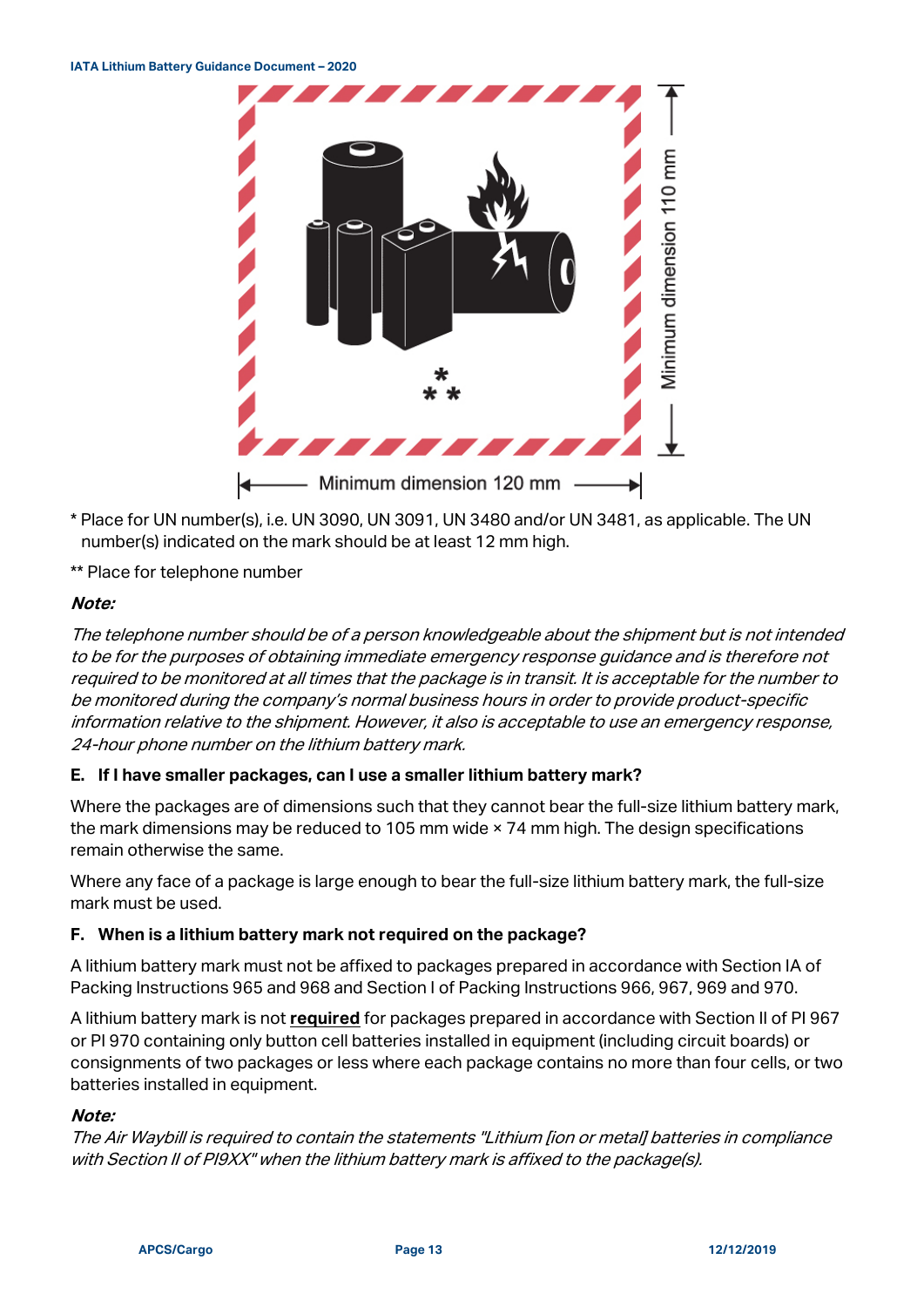## **G. Section II in Packing Instructions 967 and 970 states that "the lithium battery mark is not required on consignments of two packages or less where each package contains no more than four cells, or two batteries installed in equipment." What is the intent of this provision?**

This provision is to require, where there are more than two packages in the consignment, that each package bears the lithium battery mark, and therefore the air waybill has the compliance statement e.g. "Lithium [ion or metal] batteries in compliance with Section II of PI 9xx [67 or 70]".

The provision continues to allow for small consignments of one or two packages containing no more than four cells or two batteries installed in equipment per package to move without the lithium battery mark and therefore without the compliance statement on the air waybill.

## **Note:**

A consignment is one or more packages of dangerous goods accepted by an operator (airline) from one shipper at one time and at one address, receipted for in one lot and moving to one consignee at one destination address.

## **H. I have an MP3 player that contains one single-cell lithium ion battery. Do I have to mark the shipping box that contains each MP3 player? What if I place five MP3 players in a shipping box? Does this require the lithium battery mark?**

For packages of a single MP3 player, no lithium battery mark would be required since you can place up to 4 of these single-cell batteries in a box without applying the lithium battery mark on the outer box. In the case where 5 MP3 players are in a shipping package, a lithium battery mark on the shipping package is required.

## **I. Can a single lithium battery mark be used to identify that both lithium metal and lithium ion batteries are contained inside the package?**

Yes. The mark may bear all applicable UN numbers, e.g. UN 3091, UN 3481, to identify that the package contains lithium metal batteries packed with or contained in equipment and lithium ion batteries packed with, or contained in equipment.

# **J. What are the requirements for the telephone number on the lithium battery mark?**

The telephone number should be of a person knowledgeable about the shipment but is not intended to be for the purposes of obtaining immediate emergency response guidance and is therefore not required to be monitored at all times that the package is in transit. It is acceptable for the number to be monitored during the company's normal business hours in order to provide product-specific information relative to the shipment. However, it also is acceptable to use an emergency response, 24-hour phone number on the lithium battery mark.

## **K. Must the lithium battery mark be placed on the same face of the package with the Class 9 hazard label and/or Cargo Aircraft Only label?**

No, the lithium battery mark does not have to be on the same face of the package with these labels. It may be placed on a different face. However, if the package is of sufficient size all required marks and labels should be applied to one face of the package.

## **L. For the purposes of the lithium battery packing instructions, what is considered the** "**package"?**

The package is the complete product of the packing operation that satisfies the requirements of the packing instruction and in a manner ready to be presented for transport (shipper/consignee information, hazard communication, etc.). The package may contain multiple batteries or pieces of equipment provided the limitations set out in the applicable packing instruction are not exceeded. The package must be marked and labelled as required by the packing instruction. A single package may be offered for transport, or one or more packages may then be placed into an overpack for ease of handling or transport purposes. When an overpack is used, the package marks and labels must be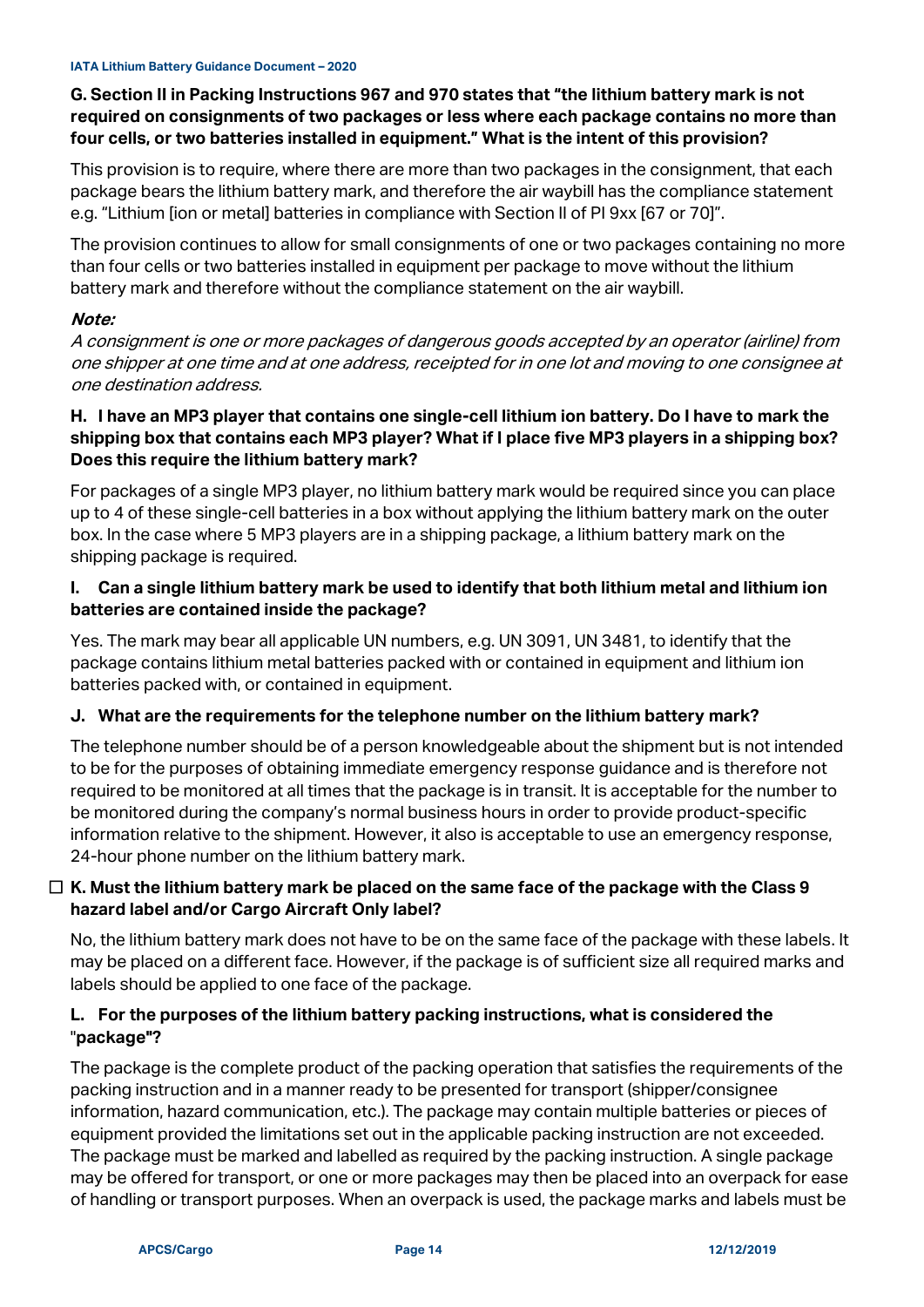duplicated on the overpack unless the marks and labels required on individual packages are visible or are not required by the packing instruction (i.e. not more than 4 cells or 2 batteries when contained in equipment and no more than two packages in the consignment).

#### **M. Does the IATA DGR require a MSDS or SDS containing the UN test data?**

No. The IATA DGR does not require a safety data sheet (SDS) when offering lithium batteries for transport.

#### **Notes:**

- 1. A SDS is not a transport document. A SDS is only required for the supply and use of a substance or mixture meeting the Globally Harmonized System of Classification and Labelling of Chemicals (GHS) classification criteria. GHS does not include provisions for manufactured articles.
- 2. Manufacturers and subsequent distributors of lithium cells and batteries and equipment with installed lithium cells or batteries must make available a test summary that identifies that the cell and battery types have passed the applicable UN 38.3 tests, see Part 4 of this document.

**N. Under Packing Instructions 966 and 969, it states that "The maximum number of batteries in each package must be the minimum number required to power the equipment, plus two spare sets. A "set" of cells or batteries is the number of individual cells or batteries that are required to power each piece of equipment". If a package contains 4 power tools (each tool contains 1 lithium ion battery), can 2 extra lithium ion batteries be placed in the package for each piece of equipment for a total of 12 batteries?**

Yes, providing you do not exceed the maximum net quantity for the relevant section of the packing instruction and the chosen aircraft type. The 12 batteries reflect two spare sets (8) for each of the 4 power tools in the outer package plus one each to power the device (4).

## **O. May lithium battery packages be placed in an overpack in accordance with the IATA Dangerous Goods Regulations?**

Yes, but there are segregation requirements that need to be considered for certain other classes of dangerous goods. UN 3090, lithium metal batteries prepared in accordance with Section IA or Section IB of PI 968 and UN 3480, lithium ion batteries prepared in accordance with Section IA or Section IB of PI 965 are not permitted in the same outer packaging with dangerous goods classified in Class 1 other than Division 1.4S, Division 2.1, Class 3, Division 4.1 or Division 5.1. The overpack may also contain goods not subject to the Regulations provided there are no packages enclosing different substances which might react dangerously with each other. An overpack must be marked with the word "overpack" and must be labelled with the lithium battery mark (DGR Figure 7.1.C), unless the mark(s) on the package(s) inside the overpack are visible or not required by the Packing Instruction.

In addition, the word "overpack" must be marked on overpacks containing packages transported in accordance with Section I of the applicable Packing Instructions (i.e. bearing the Class 9 lithium battery hazard label).

#### **Note:**

For Section II of PI 965 and PI 968 the shipper is limited to one (1) package per consignment (shipment) and no more than one (1) package complying with the requirements of Section II may be placed in an overpack. This overpack may also contain packages of non-dangerous goods and/or packages prepared in accordance with Section IA and/or IB of PI 965 and/or PI 968 and/or packages of other dangerous goods, excluding packages containing dangerous goods classified in Class 1 other than Division 1.4S, Division 2.1, Class 3, Division 4.1 or Division 5.1.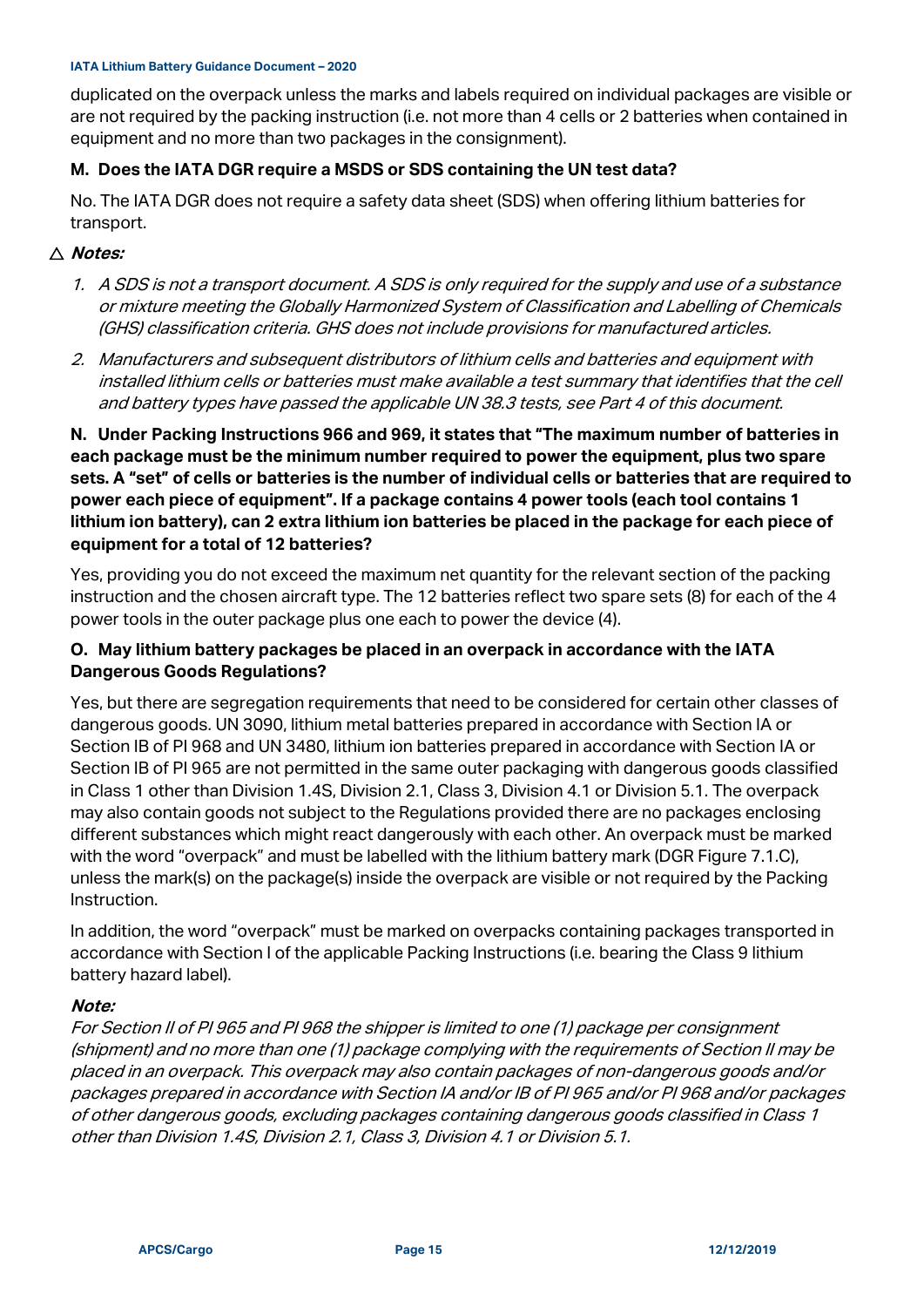## **P. Do the quantity limits shown in the lithium battery packing instructions apply to overpacks containing lithium batteries?**

The quantity limits shown in the packing instructions refer to the maximum net weight of the lithium cells or batteries that is permitted in each package. Provided each package remains within the limit specified in the packing instruction, there are no limits specified for an overpack.

## **Note:**

For Section II of PI 965 and PI 968 the shipper is limited to one (1) package per consignment (shipment) and no more than one (1) package complying with the requirements of Section II may be placed in an overpack. This overpack may also contain packages of non-dangerous goods and/or packages prepared in accordance with Section IA and/or IB of PI 965 and/or PI 968 and/or packages of other dangerous goods, excluding packages containing dangerous goods classified in Class 1 other than Division 1.4S, Division 2.1, Class 3, Division 4.1 or Division 5.1.

## **Q. Packing Instructions 966 and 969 Section II include a requirement for a 1.2 metre drop test. What portion or portions of the package are subject to this test?**

The completed package containing batteries as prepared for transport in accordance with the relevant packing instruction must be capable of withstanding the 1.2 m drop test. This could apply to a package solely containing batteries that is packaged in full compliance with the provisions of the packing instruction (to include the 1.2 m drop test capability requirement) and is then packed with equipment in a strong rigid outer packaging and offered for transport (see item 2N for additional information related to overpacks). Or, it could apply to a package that includes batteries properly packed in inner packaging and equipment or other non-dangerous goods that are placed in a strong rigid outer packaging. The package that includes both the inner packaging containing batteries and the equipment must comply with the packing instruction to include meeting the capability to pass the 1.2 m drop test.

## **R. How do I transport prototype lithium cells and batteries that have not passed the UN 38.3 Tests?**

Pre-production prototypes of lithium batteries or cells, when these prototypes are transported for testing, or low-production runs (i.e. annual production runs consisting of no more than 100 lithium cells and batteries) of lithium cells or batteries that have not been tested to the requirements in subsection 38.3 of the UN Manual of Tests and Criteria may be transported aboard cargo aircraft, if approved by the appropriate authority of the State of origin and the requirements in Packing Instruction 910 of the Supplement to the Technical Instructions are met (see Special Provision A88).

The appropriate authority of the State of origin should provide details of PI 910 as part of the approval process.

## **S. Can I ship recalled, damaged or non-conforming cells or batteries?**

Lithium batteries, identified by the manufacturer as being defective for safety reasons, or that have been damaged, that have the potential of producing a dangerous evolution of heat, fire or short circuit are forbidden for transport by air (e.g. those being returned to the manufacturer for safety reasons). This applies also to lithium cells or batteries installed inside equipment such as mobile phones, laptops or tablets where the devices are subject to recall due to the safety concerns of the lithium cell or battery installed in the device, see Special Provision A154 in the DGR.

Batteries which have some other defective feature (e.g. LEDs not showing charge, incorrect model number on label, or batteries not holding enough charge) could still be shipped by air. Also, laptops being returned may not have a defective battery, it may not meet the needs of the customer, may be defective itself (but not the battery), etc. In these situations air transport would be permitted. The battery or equipment manufacturer should be contacted to determine the appropriate shipping method.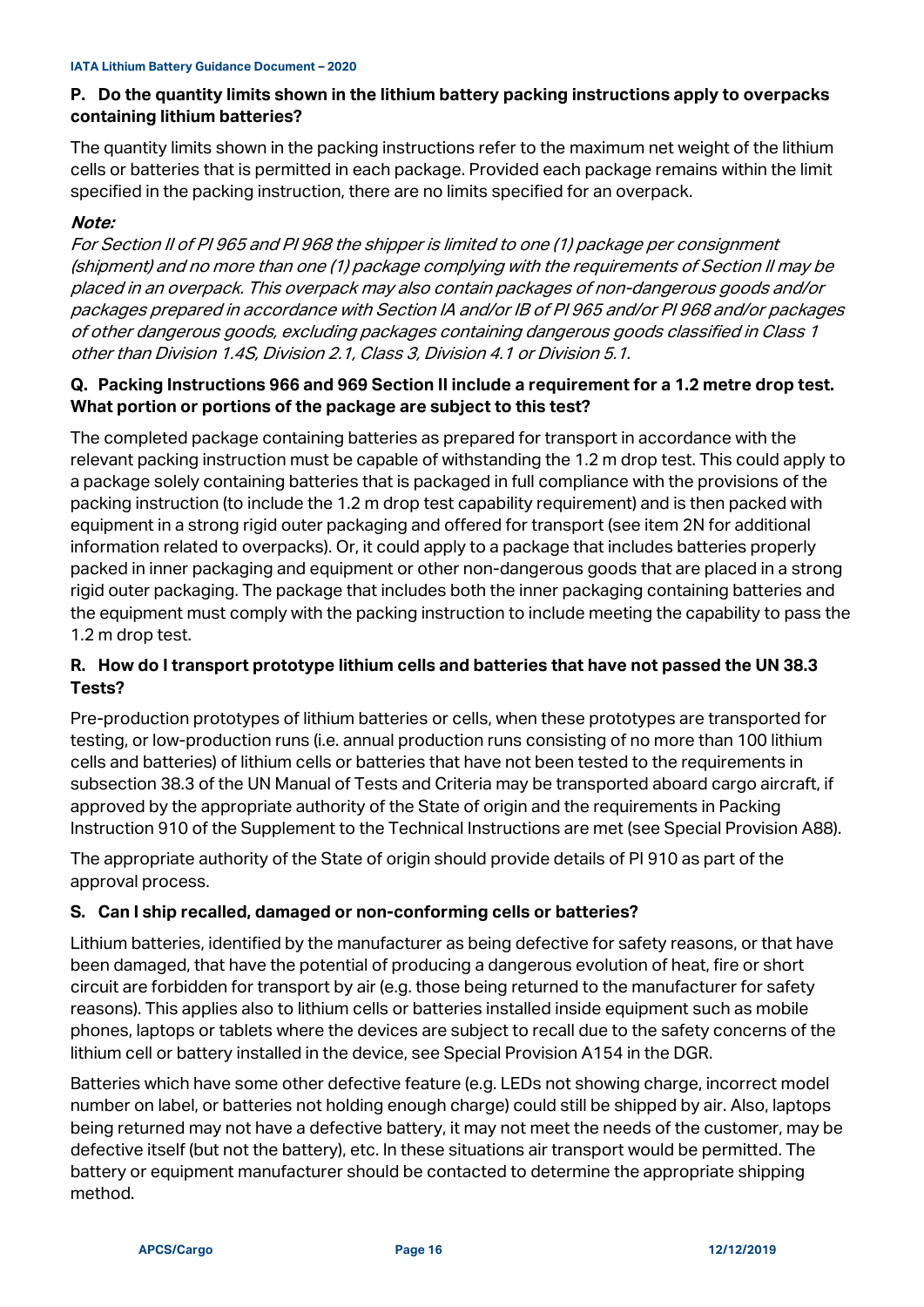## **T. How do I protect against "inadvertent activation"?**

When batteries are contained in equipment, the equipment must be packaged in a manner that prevents unintentional activation or must have an independent means of preventing unintentional activation (e.g. packaging restricts access to activation switch, switch caps or locks, recessed switches, trigger locks, temperature sensitive circuit breakers, etc.). This requirement does not apply to devices which are intentionally active in transport (RFID transmitters, watches, sensors etc.) and which are not capable of generating a quantity of heat sufficient to be dangerous to packaging or personal safety.

## **U. What is the maximum weight of batteries per package for fully regulated batteries contained in equipment (Section I)?**

The maximum weight is 5 kg of lithium batteries per package for passenger and cargo aircraft and 35 kg of lithium batteries per package for cargo aircraft only. The net quantity shown excludes the weight of the equipment:

|                                                                              | <b>Net Quantity per</b><br>Package<br><b>Passenger Aircraft</b> | <b>Net Quantity per</b><br>Package<br><b>Cargo Aircraft Only</b> |
|------------------------------------------------------------------------------|-----------------------------------------------------------------|------------------------------------------------------------------|
| Lithium Ion & Lithium<br>Metal cells and batteries<br>contained in equipment | 5 kg                                                            | 35 kg                                                            |

## **V. Do I need to declare a gross weight or a net weight for lithium batteries (Section I)?**

All lithium battery shipments, including when packed with or contained in equipment, must be declared by the net weight of lithium cells or batteries contained in the package as per the definition of "net quantity", see page 3.

## **W. I have 2 kg of 2.7Wh cells and 2 batteries that meet the Section II limitations; can I place them in one package?**

No. The limits found in Table 965-II and Table 968-II cannot be combined. Shippers are not permitted to ship more than one package of Section II PI 965 at one time. Therefore quantities of lithium ion cells or batteries that exceed the limit for one package must be shipped as Section IB of the applicable packing instruction.

## **X. I am shipping Section IB lithium [ion or metal] batteries; do I need dangerous goods training?**

Yes. All the provisions of the Dangerous Goods Regulations apply to shipments of Section IB batteries except the references listed in Section IB. Therefore, dangerous goods training as indicated in Subsection 1.5 of the Dangerous Goods Regulations is required.

## **Y. What are the additional marking requirements for a package prepared under Section IB of Packing Instruction 965 and 968?**

Because all of the requirements of the dangerous goods regulations apply other than the requirement to use UN specification packaging, each package must be marked with:

- the UN Number preceded by "UN" and the Proper Shipping Name (DGR 7.1.4.1 (a));
- the shipper and consignee address (DGR 7.1.4.1 (b));
- in addition, the net weight as required by (DGR 7.1.4.1(c)) must be marked on the package; and
- the lithium battery mark [\(see item 2D\)](#page-11-0) in addition to the Class 9 lithium battery hazard label and Cargo Aircraft Only label.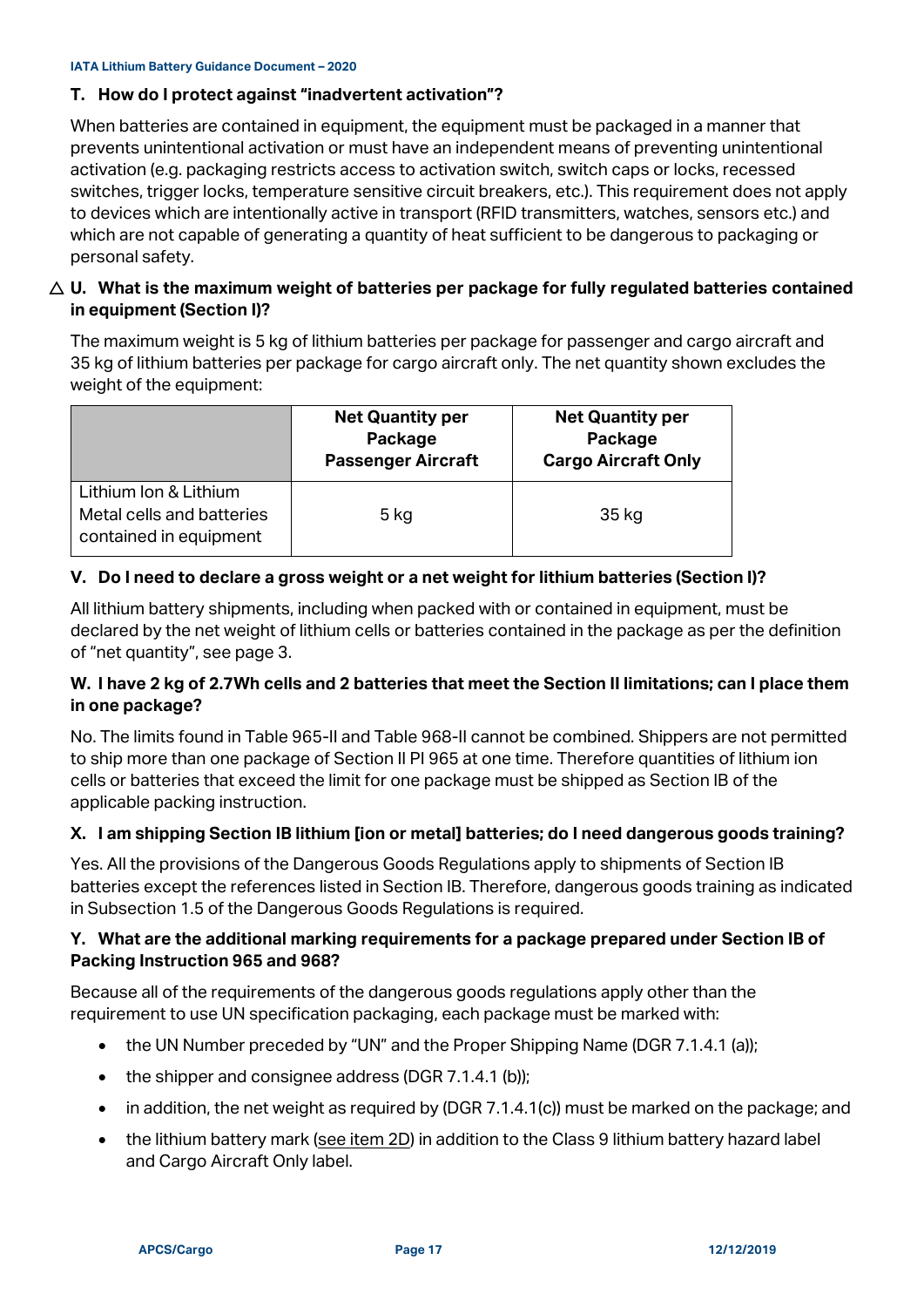#### **Note:**

When using an overpack, each package must be marked in accordance with the Regulations and then, when placed in an overpack, marked as required by DGR 7.1.7.

## **Z. I am shipping perishable cargo with lithium battery powered temperature or data loggers; do I need to follow the Dangerous Goods Regulations?**

Yes. All the applicable provisions for lithium batteries will need to be followed by the shipper of such devices, including the limitations for devices that are "active" (on) during transport.

## **Note:**

- 1. The IAT[A Temperature Control Regulations](http://www.iata.org/tcr) (TCR) also apply to such shipments.
- 2. Further information on active devices in the guidance document that is posted on the IATA website – <u>[www.iata.org/pharma](http://www.iata.org/pharma)</u>

## **AA. Do I need to include an additional document or statement to certify that my lithium ion batteries are at no more than 30% SoC?**

No. For lithium ion batteries shipped in accordance with Section IA or Section IB of PI 965, which must be on a Shipper's Declaration, the Shipper's Declaration includes a certification statement "I declare that all of the applicable air transport requirements have been met."

By signing the Shipper's Declaration the shipper is making a legal statement that all the applicable provisions of the DGR have been complied with, which includes that the lithium ion batteries are at no more than 30% SoC.

For Section II of PI 965, the provision of the compliance statement "lithium ion batteries in compliance with Section II of PI 965" on the air waybill will be taken by regulatory authorities as a legal declaration of compliance.

## **BB. I have lithium ion batteries packed with equipment (PI 966, Section I) where the lithium ion batteries are packed in a UN specification fibreboard (4G) box and then that box is packed with the equipment in a fibreboard outer packaging. Is this an overpack?**

No, Section I of PI 966 (and also PI 969) allows two methods of having lithium batteries packed with equipment. Either:

- (a) the lithium batteries are packed into a UN specification packaging meeting PG II performance standards and then packed with the equipment in an outer packaging; or
- (b) the lithium batteries and the equipment are packed into UN specification packaging meeting PG II performance standards.

In either case what is presented for transport is a "package" and not an overpack.

 $\circledR$ 

## **CC. Does the definition of "consignment" apply to the house air waybill (HAWB) or to the master air waybill (MAWB)?**

The use of HAWB or MAWB has no direct relationship to what is a "consignment". For example a MAWB may have multiple consignments where each of the consignments are from separate shippers, or are from one shipper but to separate consignees, or the MAWB may be just be a single consignment from one shipper to one consignee.

The following limitations apply to consignments:

1. a shipper is not permitted to consign more than one package of Section II, PI 965 or PI 968; and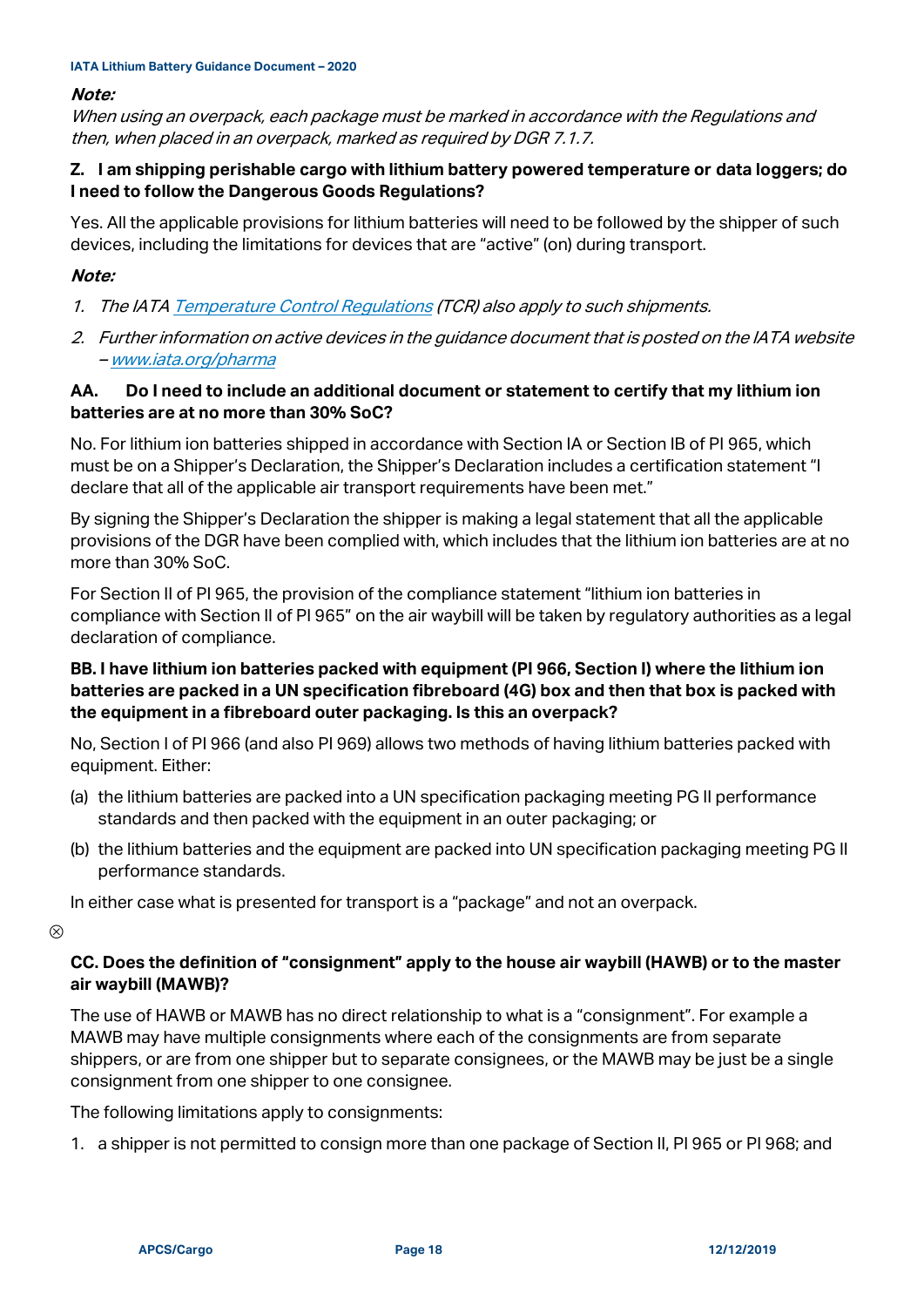2. a shipper is not permitted to consign more than two packages of lithium batteries contained in equipment under Section II of PI 967 and PI 970 where there are no more than 4 cells or 2 batteries in the package without the application of the lithium battery mark on the package.

The objective of these two conditions is to:

- 1. restrict the number of packages of just lithium batteries that are carried by air that are not subject to the dangerous goods acceptance check and that are not shown on the written information to the pilot-in-command. The intention here is to force shippers of multiple packages to declare these on a Shipper's Declaration for Dangerous Goods and therefore make the consignment subject to the full checks for air transport.
- 2. require appropriate hazard communication on packages and on the air waybill where a shipper has more than two packages of lithium batteries contained in equipment.

#### **Notes:**

- 1. This does not mean that every retail "package" must bear the lithium battery mark. A shipper may place multiple retail boxes, each containing a lithium battery meeting Section II installed in equipment, into an outer packaging to form the package for air transport. There is no limit on the number of individual retail boxes that can be placed into the outer packaging, except that a "package" must not contain more than 5 kg net weight of lithium batteries. Each such package must bear the lithium battery mark and when an air waybill is used, the air waybill must show the applicable compliance statement, e.g. "lithium ion batteries in compliance with section II of PI 967".
- 2. Shippers or freight forwarders should not try to split a consignment across multiple air waybills to try to avoid the application of the lithium battery mark where there are more than two packages with lithium batteries contained in equipment under Section II in a consignment.

#### **DD. Can I ship 2 mobile phones in the same package with 2 power banks using the Section II provisions?**

No, the power banks are classified as UN 3480, **Lithium ion batteries**. Under the provisions of PI965 Section II other dangerous goods are not permitted in the same outer packaging. The power banks are also not considered as "spares" for the purposes of PI 966 and Lithium ion batteries packed with equipment.

## **EE. What is the correct classification for hearing aids or Bluetooth® "earbuds" that are shipped in a charging case or with a charging case in the same package?**

Bluetooth<sup>®</sup> earbuds or hearing aids that are shipped in or with a charging case should be classified as "UN3481, Lithium batteries packed with equipment" and packaged in accordance with PI 966. If the charging case is shipped without the earbuds, the case must be classified as "UN3480, Lithium ion batteries" and packaged in accordance with PI 965.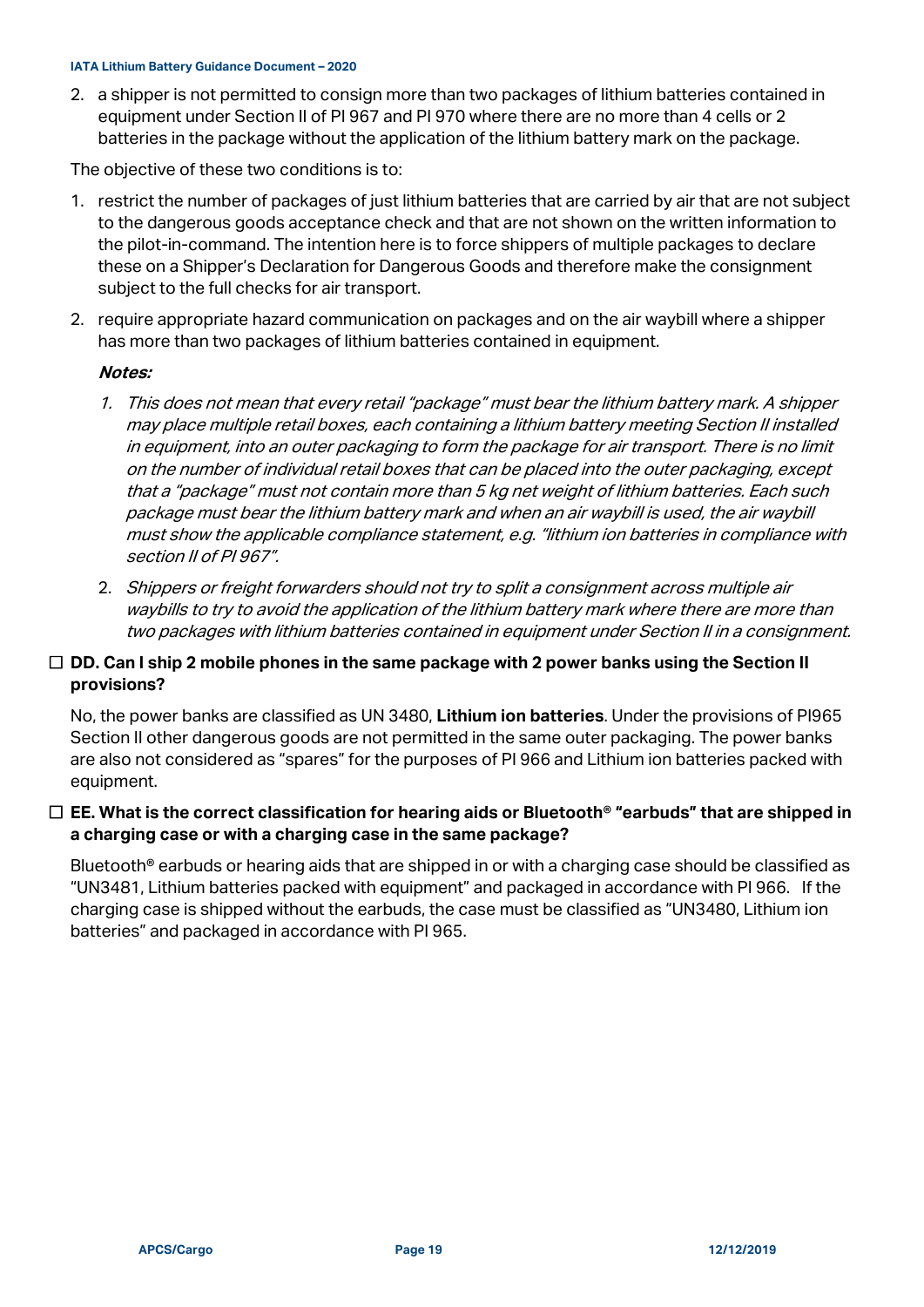#### **Part 3 – Questions Related to Design Type Testing Provisions**

#### **A. Where can I find requirements related to testing of battery design types?**

The UN Manual of Tests and Criteria sets out specific tests that must be conducted on each lithium cell or battery design type. Each test is intended to either simulate a common transportation occurrence such as vibration or changes in altitude or to test the integrity of a cell or battery. You may obtain a copy of these testing requirements via the following website: [http://www.unece.org/trans/danger/publi/manual/manual\\_e.html](http://www.unece.org/trans/danger/publi/manual/manual_e.html)

#### **B. What constitutes a design change requiring renewed design type testing?**

The following provisions are taken from the  $6<sup>th</sup>$  revised edition, Amend. 1 of the UN Manual of Tests and Criteria, paragraph 38.3.2.2.

A cell or battery that differs from a tested design by:

- (a) For primary cells and batteries, a change of more than 0.1 g or 20% by mass, whichever is greater, to the cathode, to the anode, or to the electrolyte;
- (b) For rechargeable cells and batteries, a change in Watt-hours of more than 20% or an increase in voltage of more than 20%; or
- (c) A change that would materially affect the test results.

shall be considered a new type and shall be subjected to the required tests.

Note: the type of change that might be considered to differ from a tested type, such that it might lead to a failure of any of the test results, may include, but is not limited to:

- (a) A change in the material of the anode, the cathode, the separator or the electrolyte;
- (b) A change of protective devices, including the hardware and software;
- (c) A change of safety design in cells or batteries, such as a venting valve;
- (d) A change in the number of component cells;
- (e) A change in connection mode of component cells;
- (f) For batteries which are to be tested according to T.4 with a peak acceleration less than 150  $q_p$ , a change in the mass which could adversely impact the result of the T.4 test and lead to a failure.

In the event that a cell or battery type does not meet one or more of the test requirements, steps shall be taken to correct the deficiency or deficiencies that caused the failure before such a cell or battery type is retested.

## **C. What edition of the UN Manual of Tests and Criteria must be used when testing new lithium cell or battery designs**

If a newly produced lithium cell or battery design is being tested for the first time, then the edition of the UN Manual of Tests and Criteria in effect at the time that the cell or battery designs are first tested must be used. For example, a new lithium ion battery design is produced for the first time in March 2019. This battery must be tested in accordance with the provisions of the  $6<sup>th</sup>$  revised edition and amendment 1 of the UN *Manual of Tests and Criteria* as this is the edition in effect, see Note under DGR 1.1.1 (1.1 of the LBSG).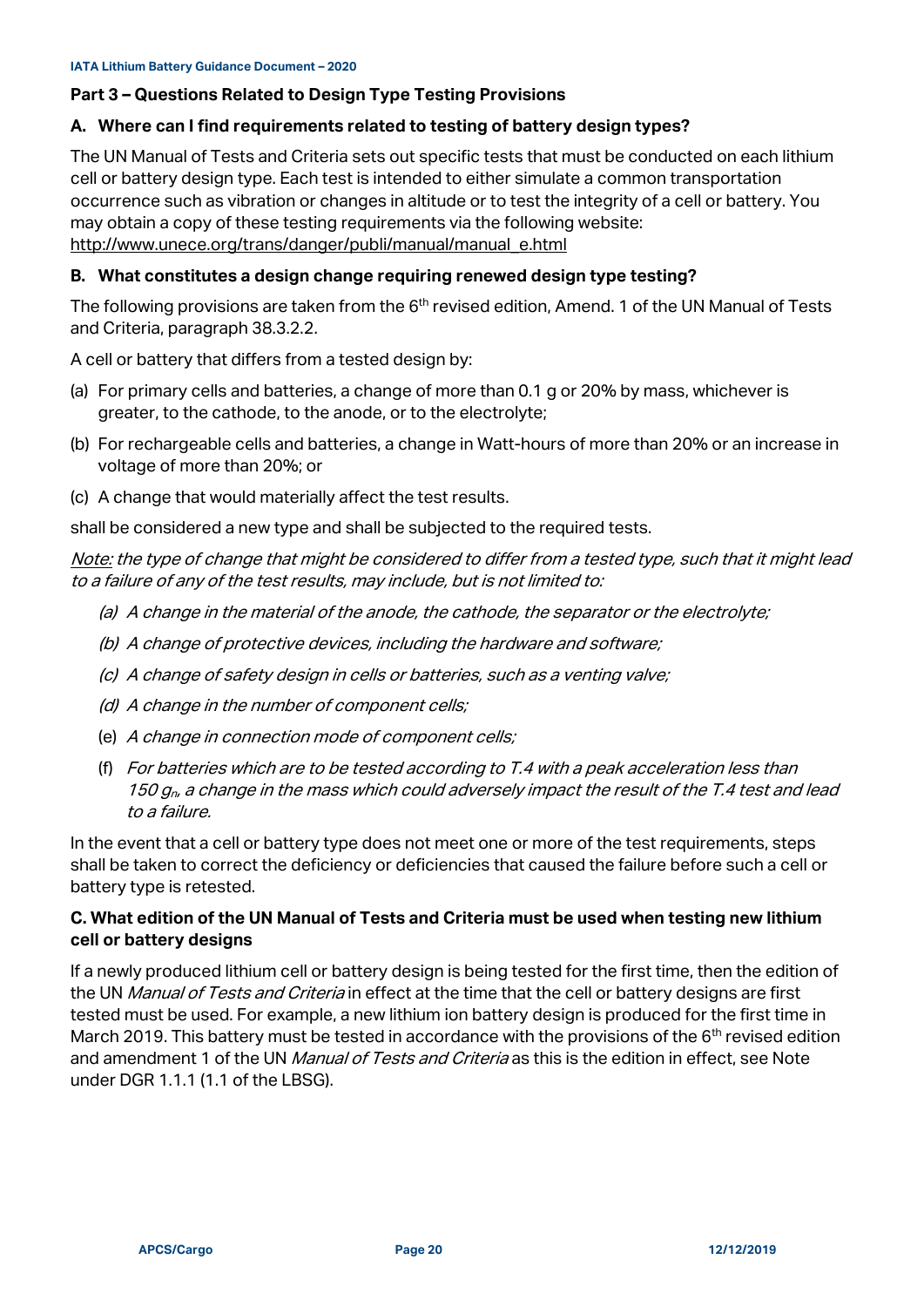#### <span id="page-20-0"></span>**Part 4 - Questions Related to the Lithium Battery Test Summary<sup>1</sup>**

#### **A. Does the test summary apply to equipment containing lithium cells or batteries?**

Yes, the test summary applies to all lithium cells and batteries, including button cells, irrespective of whether they are shipped alone or contained in equipment.

#### **B. Can multiple batteries/manufacturers/products be listed on one report?**

Yes, it is acceptable to have a single document that addresses multiple batteries / manufacturers / products, provided all required information is stated. For example, a tablet manufacturer may purchase lithium ion batteries from three different battery manufacturers. The test summary for the product will therefore list batteries and all related information (e.g. Watt-hours, test labs) from the three battery manufacturers without naming the manufacturer due to confidentiality issues.

### **C. Is it acceptable to list the various test houses, tests and range of revisions tested to for the UN 38.3 revision and amendments?**

Yes, it is acceptable to have multiple test houses and their addresses, email information, etc. listed provided all required information is stated. The test house is not required to be aligned to a specific battery or product on the test summary when the test summary covers multiple batteries/products. It is required to have the test report number and date of test for each cell/battery/product listed on the test summary.

#### **D. What is meant by physical description of cell or battery?**

A physical description is intended to provide a check for the person requesting the test summary to know that it applies to the cell/battery/product covered by the test summary, i.e. if a cellular phone is the product being shipped, the invoice description or marketing name of the product as the physical description could be used on the test summary.

#### **E. What does availability of report mean: "When requested?"**

The test summary must be made available upon request. Any individual or entity in the supply chain may request the test summary, e.g. regulator, consumer, or transport provider.

#### **F. Can the test summary provider require a requestor to obtain the document from a website?**

Yes, it is acceptable for the provider to require the requestor to obtain a document electronically from a provider's website. The provider must ensure that the cell/battery/product has appropriate identifiers to align to the test summary.

#### **G. If a manufacturer considers their suppliers, test house and battery data confidential and competitive information, how would test summary compliance be achieved?**

All 10 data elements and listed subsets of information are required to be on the test summary. As indicated above, the test house information may be listed to cover a range of products.

## **H. If a test summary is requested by a dangerous goods enforcement agency, how quickly must the test summary be made available? For example, would a manufacturer be expected to immediately produce a test summary or provide it within a certain amount of time (e.g. 72 hours)**

Due to the large volume of lithium batteries and lithium battery powered products that are shipped daily, manufacturers and distributors should not be expected to immediately provide a test summary for every product they ship. Manufacturers and distributors should be provided a reasonable amount of time to provide the required test summary.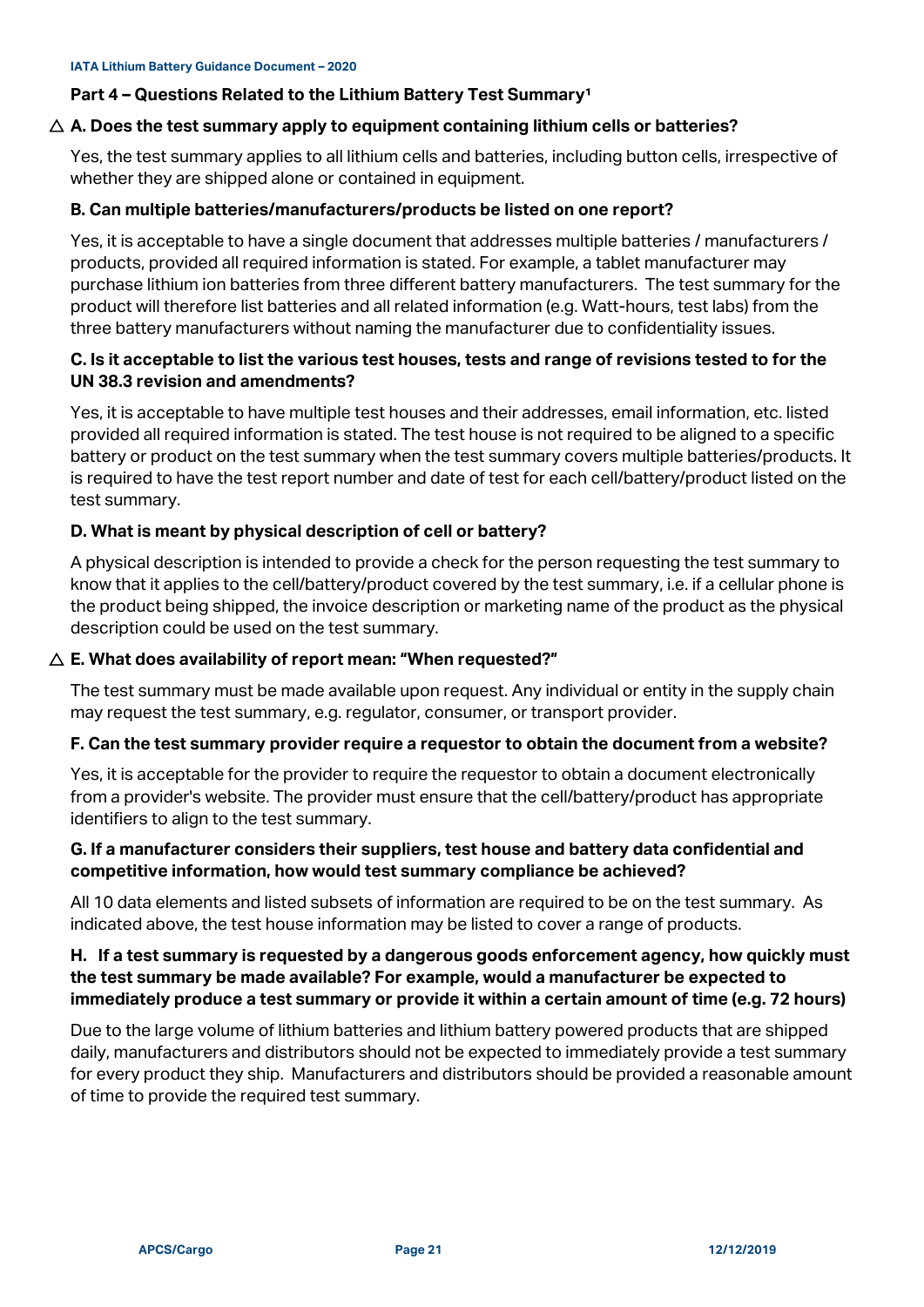## **I. Would manufacturers and distributors of battery powered vehicles (UN3171) and hybrid vehicles containing a lithium battery (UN3166) be expected to provide a test summary?**

Yes. The test summary requirement applies to manufacturers and distributors of lithium cells and batteries. Therefore, a test summary must be made available for battery-powered vehicles and other vehicles containing lithium batteries.

## **J. Is there a mandated format for the test summary that manufacturers and distributors must follow?**

No. Manufacturers and distributors may compile the information required in the test summary using any format. Below are 3 examples of a test summary: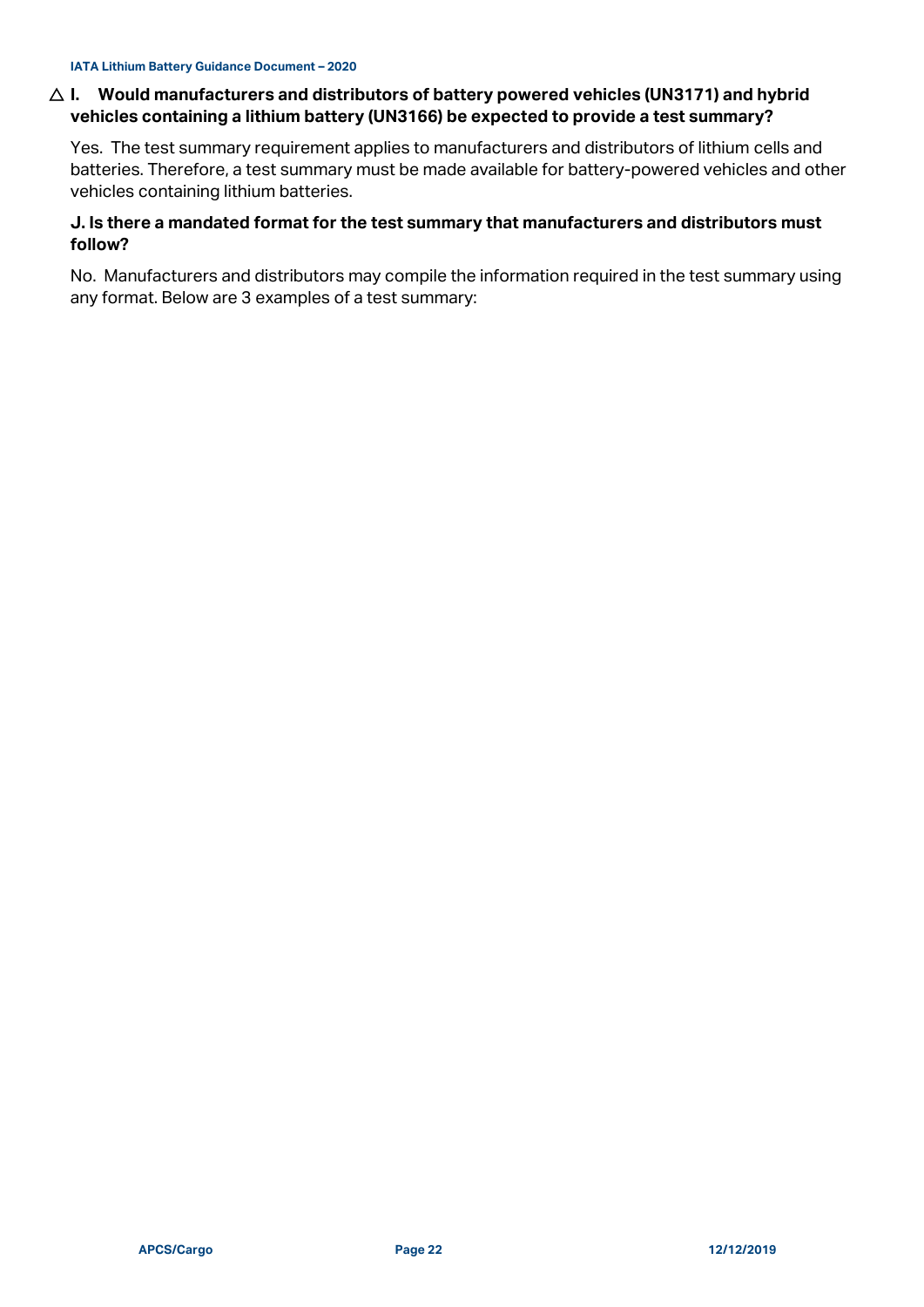#### **Example 1 of a Lithium Ion Battery Test Summary**

LITHIUM CELLS OR BATTERIES TEST SUMMARY IN ACCORDANCE WITH SUB-SECTION 38.3 OF UN MANUAL OF TESTS AND CRITERIA

**Revision Date:** March 27, 2017 **Revision Number:** 001

Product Manufacturer: Beta Bell Phone Company 123 Beta Bell Lane Bellweather, Arizona 99999

Telephone: 800-999-4545 Email: betabell@gmail.com Web: www.betabell.com

Beta Bell's product lithium ion cells and batteries have been successfully tested and comply with the UN Model Regulations, Manual of Test and Criteria, Part III, subsection 38.3.

| <b>PERFORMED TESTS</b> |    |                               | <b>RESULTS</b> |
|------------------------|----|-------------------------------|----------------|
| 38.3.4.1               | Τ1 | Altitude Simulation           | Pass           |
| 38.3.4.2               | T2 | <b>Thermal Test</b>           | Pass           |
| 38.3.4.3               | T3 | Vibration                     | Pass           |
| 38.3.4.4               | T4 | Shock                         | Pass           |
| 38.3.4.5               | T5 | <b>External Short Circuit</b> | Pass           |
| 38.3.4.6               | T6 | Impact / Crush                | Pass           |
| 38.3.4.7               | T7 | Overcharge                    | Pass           |
| 38.3.4.8               | T8 | <b>Forced Discharge</b>       | Pass           |

The UN38.3 tests were performed by one of the following test houses and were tested to UN Manual Test and Criteria Revision 3 Amendment 1 or subsequent revisions or amendments.

| Test House A            | Test House C            |
|-------------------------|-------------------------|
| 123 Alpha Street        | 123 Chi Street          |
| Shanghai China          | Shanghai China          |
| E: testhousea@gmail.com | E: testhouseC@gmail.com |
| T: 086-0310-04566       | T: 086-0310-04588       |
| U. www.testhousea.com   | U. www.testhousec.com   |
|                         |                         |
| <b>Test House B</b>     | Test House D            |
| 123 Beta Street         | 123 Delta Street        |
| Shanghai China          | Shanghai China          |
| E: testhouseb@gmail.com | E: testhoused@gmail.com |
| T: 086-0310-04577       | T: 086-0310-04599       |
| U: www.testhouseb.com   | U: www.testhoused.com   |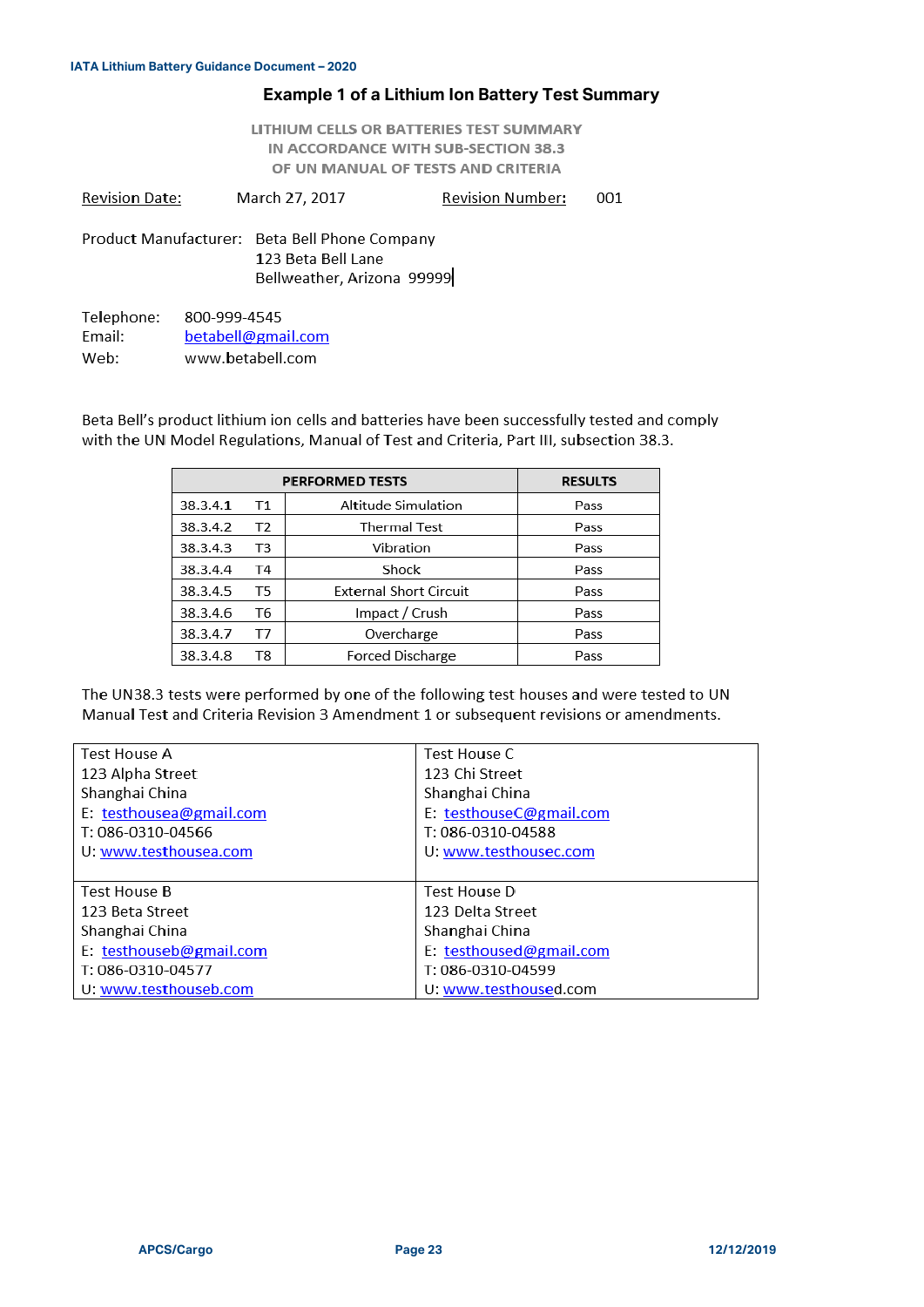# LITHIUM CELLS OR BATTERIES TEST SUMMARY IN ACCORDANCE WITH SUB-SECTION 38.3 OF UN MANUAL OF TESTS AND CRITERIA

# **Product Test Information**

| Model<br>numbers | <b>Physical Description</b>          | Battery<br>weight (kg)<br>Mass | Wh rating | Test report<br>number                             | Test report<br>date                                  |
|------------------|--------------------------------------|--------------------------------|-----------|---------------------------------------------------|------------------------------------------------------|
| BB12389          | Li ion polymer Cell<br>phone Alpha A | 0.035                          | 6.25      | RTS123,<br>NMD456PO98<br>N4569-2<br><b>BN890A</b> | 03.02.2010<br>03.07.2010<br>03.10.2010<br>03.15.2010 |
| BB12450          | Li ion polymer Cell<br>Phone Beta B  | 0.090                          | 6.76      | TYh765-KL-09<br>567-908HGT                        | 08.09.2012<br>09.01.2012                             |
| <b>BB67896</b>   | Li ion polymer Cell<br>phone Chi C   | 0.026                          | 5.25      | 89065RT-90<br>NHI-kl09                            | 07.07.2010<br>07.04.2010                             |
| etc              |                                      |                                |           |                                                   |                                                      |
| etc              |                                      |                                |           |                                                   |                                                      |
| etc              |                                      |                                |           |                                                   |                                                      |
| etc              |                                      |                                |           |                                                   |                                                      |
| etc              |                                      |                                |           |                                                   |                                                      |
| etc              |                                      |                                |           |                                                   |                                                      |

#### **Signature**

Name, Title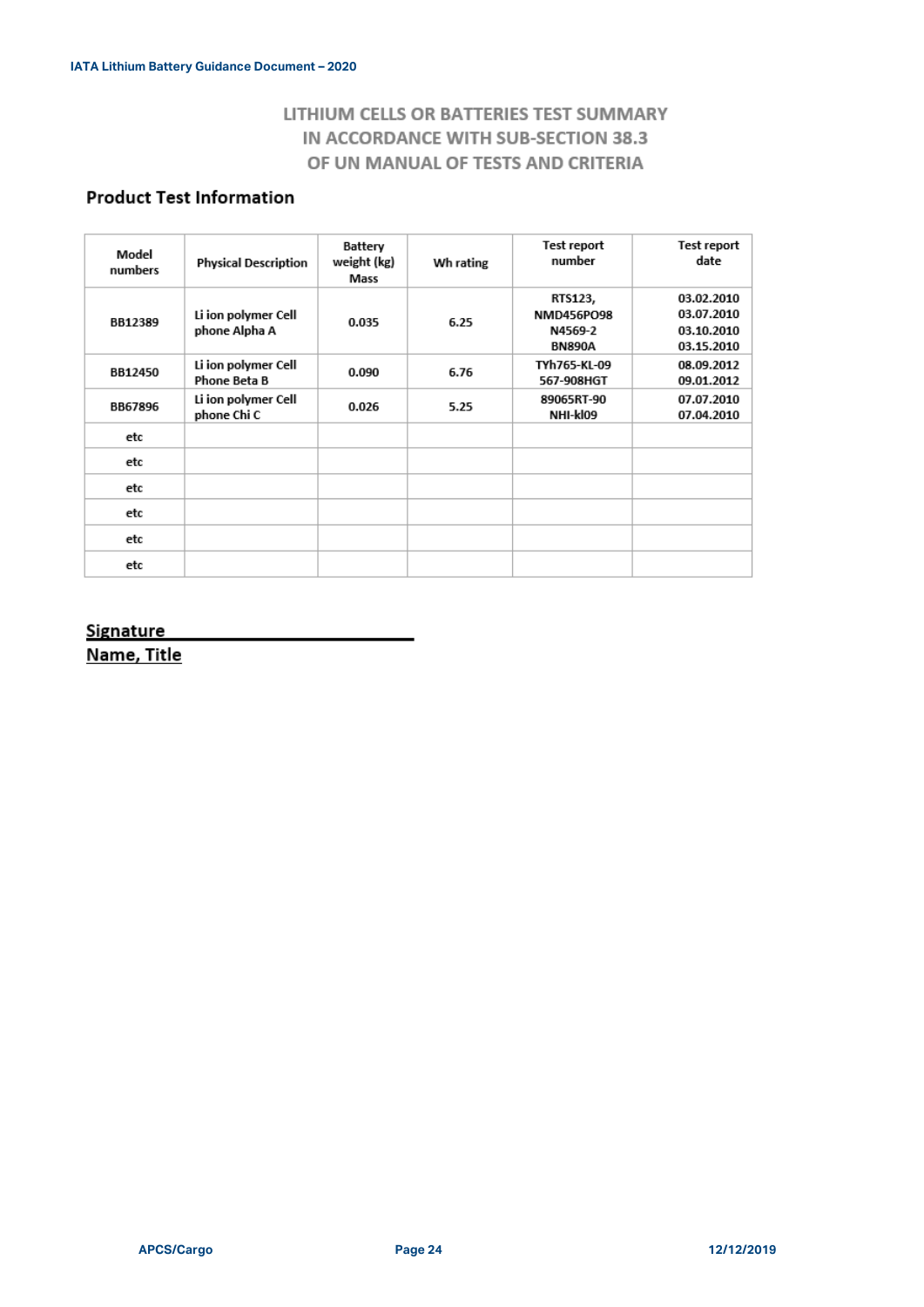## **Example 2 of a Lithium Ion Battery Test Summary**

|                | <b>UN38.3 Lithium Battery Test Summary for GreenTech</b><br>Tablet Model No. T54321                                                   |  |  |
|----------------|---------------------------------------------------------------------------------------------------------------------------------------|--|--|
| 1              | <b>Battery Manufacturer</b>                                                                                                           |  |  |
|                | Confidential and Proprietary GreenTech Information                                                                                    |  |  |
| $\overline{2}$ | <b>Product Manufacturer</b>                                                                                                           |  |  |
|                | GreenTech<br>123 Main Street<br>Annapolis, MD 21012<br>888.111.2345<br>contact@greentech.com; www1.greentech.com                      |  |  |
| 3              | <b>UN38.3 Test Lab</b>                                                                                                                |  |  |
|                | Bob's Battery Test Lab<br>1600 Pennsylvania Avenue<br>Smithfield, VA 12345<br>Phone: 211.789.2345<br>bob@testlab.org; www.testlab.org |  |  |
| 4              | <b>Test Report Number</b>                                                                                                             |  |  |
|                | Liion621345                                                                                                                           |  |  |
| 5              | <b>Date of Test Report</b>                                                                                                            |  |  |
|                | April 1, 2017                                                                                                                         |  |  |
| 6              | <b>Description of Cell or Battery</b>                                                                                                 |  |  |
|                | 7.4 V, 1800 mAh, 13.32 Wh<br>Li ion battery, Model No. P1789<br>Small, rectangular plastic case, 100 grams                            |  |  |
| $\overline{7}$ | <b>UN38.3 Tests Performed and Successfully Passed</b>                                                                                 |  |  |
|                | T.1, T.2, T.3, T.4, T.5, and T.7. (Note that T.6 and T.8 are not applicable to<br>batteries.)                                         |  |  |
| 8              | <b>Assembled Battery Testing Requirements</b>                                                                                         |  |  |
|                | Not Applicable                                                                                                                        |  |  |
| 9              | <b>Edition of UN Manual of Tests and Criteria Used</b>                                                                                |  |  |
|                | <b>Sixth Revised Edition</b>                                                                                                          |  |  |
| 10             | <b>Name and Title of Signatory</b>                                                                                                    |  |  |
|                | Jason <del>A</del> lexander                                                                                                           |  |  |
|                | Jason Alexander                                                                                                                       |  |  |
|                | <b>GreenTech Staff Engineer</b>                                                                                                       |  |  |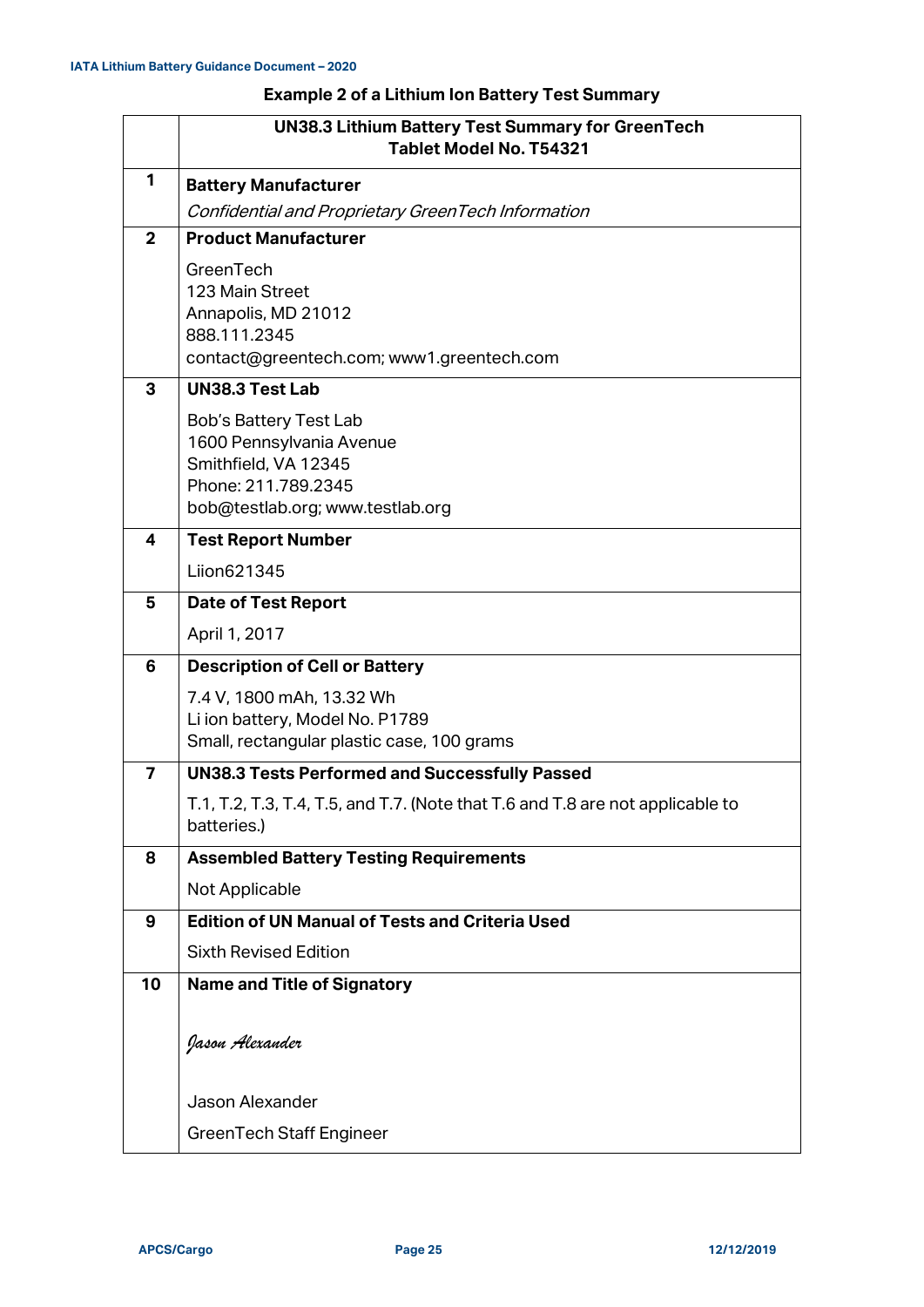## **Example 3 of a Lithium Metal Cell Test Summary**

#### LITHIUM CELLS OR BATTERIES TEST SUMMARY IN ACCORDANCE WITH SUB-SECTION 38.3

OF MANUAL OF TESTS AND CRITERIA

| <b>BATTERY TRANSPORTION INFORMATION</b>                                                                                                                                                                                                                                                                                                                                                                                                                                                                                                                                                                                                                                                                                                                                                               |                                                  |                                                                                                                                                                                                                                                                                                                                                                                                                                                                                                                               |  |                                         |
|-------------------------------------------------------------------------------------------------------------------------------------------------------------------------------------------------------------------------------------------------------------------------------------------------------------------------------------------------------------------------------------------------------------------------------------------------------------------------------------------------------------------------------------------------------------------------------------------------------------------------------------------------------------------------------------------------------------------------------------------------------------------------------------------------------|--------------------------------------------------|-------------------------------------------------------------------------------------------------------------------------------------------------------------------------------------------------------------------------------------------------------------------------------------------------------------------------------------------------------------------------------------------------------------------------------------------------------------------------------------------------------------------------------|--|-----------------------------------------|
| Name of cell, battery or product manufacturer, as applicable:<br>$\sim$<br><b>Item Number</b><br>4A23123<br>Item Name<br><b>Battery Alpha Prime</b><br>Item Description: Lithium Metal Battery (Primary)                                                                                                                                                                                                                                                                                                                                                                                                                                                                                                                                                                                              |                                                  | Cell, battery or product manufacturer's contact information to<br>include address, phone number, email address and website for<br>more information:<br>Manufacturer XYZ<br>3480 Lithium cells Rd<br>Lithiumionville, CA 98765<br><b>United States</b><br>$(+1-987)$ 987-6543<br>email@xyz.com                                                                                                                                                                                                                                 |  |                                         |
| Name of the test laboratory to include address, phone number,<br>email address and website for more information:<br><b>Test Lab A</b>                                                                                                                                                                                                                                                                                                                                                                                                                                                                                                                                                                                                                                                                 |                                                  | A unique test report identification<br>number:<br>ABC12345                                                                                                                                                                                                                                                                                                                                                                                                                                                                    |  | Date of the test report:<br>03-Apr-2013 |
| 1919 Alpha St<br>Testcity, IA 55555<br><b>USA</b><br>$(+1-333)$ 555-1122<br>email@testlab.com<br>Description of cell or battery to include at a minimum: Lithium ion or<br>Lithium metal cell or battery; Mass; Watt-hour rating, or lithium<br>content; Physical description of the cell/battery; and Model numbers:<br>Battery used in consumer power tools<br>Cell/battery Type<br>: Lithium metal<br>: Cell<br>Cell or Battery<br>LC or W/h rating<br>: LC (g): $>0.3$ <= 1<br>Cell or Battery Weight<br>: 12.00 Grams<br>Reference to assembled battery testing<br>Reference to the revised edition of the Manual<br>requirements, if applicable (i.e., 38.3.3(f)<br>of Tests and Criteria used and to<br>and 38.3.3;(q)):<br>amendments thereto, if any:<br>Not applicable<br><b>Revision 5</b> |                                                  | List of tests conducted and results (i.e., pass/fail):<br>Test T.1: Altitude Simulation<br>Pass<br>Pass<br>Test T.2: Thermal Test<br>Pass<br>Test T.3: Vibration<br>Pass<br>Test T.4: Shock<br>$\star$<br>Test T.5: External short circuit<br>Pass<br>Pass<br>Test T.6: Impact/Crush<br>Not applicable<br>Test T.7: Overcharge<br>Pass<br>Test T.8: Forced discharge<br>Testing additional comments:<br>For air transport only:<br>Does the cell or battery comply with the 30%<br>State of Charge?<br>Not Applicable         |  |                                         |
| PRODUCT CLASSIFICATION FOR TRANSPORT (According to UN - DGP)                                                                                                                                                                                                                                                                                                                                                                                                                                                                                                                                                                                                                                                                                                                                          |                                                  |                                                                                                                                                                                                                                                                                                                                                                                                                                                                                                                               |  |                                         |
| <b>UN Classification:</b><br>UN 3090                                                                                                                                                                                                                                                                                                                                                                                                                                                                                                                                                                                                                                                                                                                                                                  | Proper Shipping Name:<br>Lithium metal batteries |                                                                                                                                                                                                                                                                                                                                                                                                                                                                                                                               |  |                                         |
| Signature with name and title of signatory as an indication of the<br>validity of information provided:<br>Wayne Purple<br>Testing Manager<br>Date document was generated:<br>04-Mar-2017 11:49 am                                                                                                                                                                                                                                                                                                                                                                                                                                                                                                                                                                                                    |                                                  | This document remains valid as long as no changes, modifications, or<br>additions are made to the model(s) described in this document, after<br>being transported from a Manufacturer XYZ facility.<br>The model(s) has (have) been classified according to the applicable<br>transport regulations and the UN Manual of Tests and Criteria as of the<br>date of the certification. The model(s) must be packaged, labeled, and<br>documented according to country and other international regulations for<br>transportation. |  |                                         |
|                                                                                                                                                                                                                                                                                                                                                                                                                                                                                                                                                                                                                                                                                                                                                                                                       |                                                  |                                                                                                                                                                                                                                                                                                                                                                                                                                                                                                                               |  | Page 1 of 1                             |

<sup>1</sup> Information in Part 4 kindly provided by PRBA - The Rechargeable Battery Association, RECHARGE the Advanced Rechargeable & Lithium Batteries Association and the Medical Device Battery Transport Council